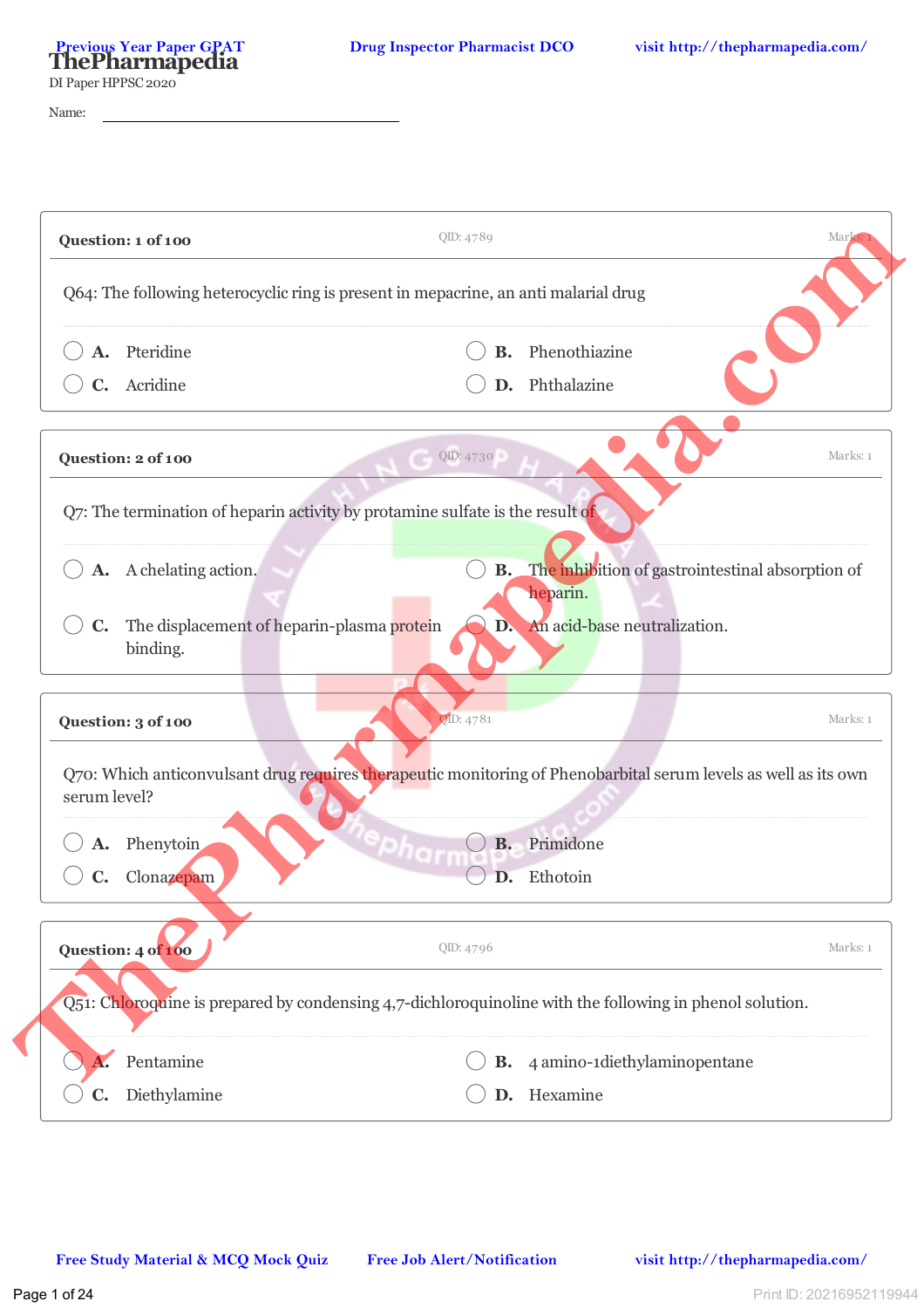| Bengaluru                                                                                                                                    | В.            | Dehradun                                        |          |
|----------------------------------------------------------------------------------------------------------------------------------------------|---------------|-------------------------------------------------|----------|
| Kharagvasla<br>C.                                                                                                                            |               | D. Kochi                                        |          |
| Question: 6 of 100                                                                                                                           | QID: 4767     |                                                 | larks: : |
| Q48: Cytarabine is a natural analogue of                                                                                                     |               |                                                 |          |
| A. 4-dihydrocytidine                                                                                                                         |               | <b>B.</b> 4-deoxycytidine                       |          |
| C. 2-deoxycytidine                                                                                                                           |               | D. 2-dihydrocytidine                            |          |
| Question: 7 of 100                                                                                                                           | QID: 4765     |                                                 | Marks: 1 |
| Q45: Ezetimibe reduces cholesterol levels by                                                                                                 |               |                                                 |          |
| A. Inhibiting HMGCoA Reductase                                                                                                               | В.            | Blocking or inhibiting intestinal absorption of |          |
| Removes cholesterol from blood and stores in<br>$\mathbf{C}$ .<br>adipose tissue                                                             | $\mathbf{D}$  | cholesterol<br>Inducing lipoprotein lipase      |          |
| Question: 8 of 100                                                                                                                           | QID: 4743     |                                                 | Marks: 1 |
| Q16: In a patient weighing 70 kg, acetaminophen has a Vd of 70 L and CL of 350 mL/min. The elimination half<br>life of drug is approximately |               |                                                 |          |
| $\mathbf{A.} \quad 35 \text{ min}$                                                                                                           | <b>PharmO</b> | <b>B.</b> 70 min                                |          |
| $C. 140$ min                                                                                                                                 |               | D. 280 min                                      |          |
|                                                                                                                                              |               |                                                 | Marks: 1 |
|                                                                                                                                              | QID: 4786     |                                                 |          |
| Q62: The commonly used combination of preservatives for ophthalmic use is                                                                    |               |                                                 |          |
| Question: 9 of 100<br>Chlorobutanol and EDTA<br>A.                                                                                           | <b>B.</b>     | Benzalkonium chloride and EDTA                  |          |

 $\sqrt{ }$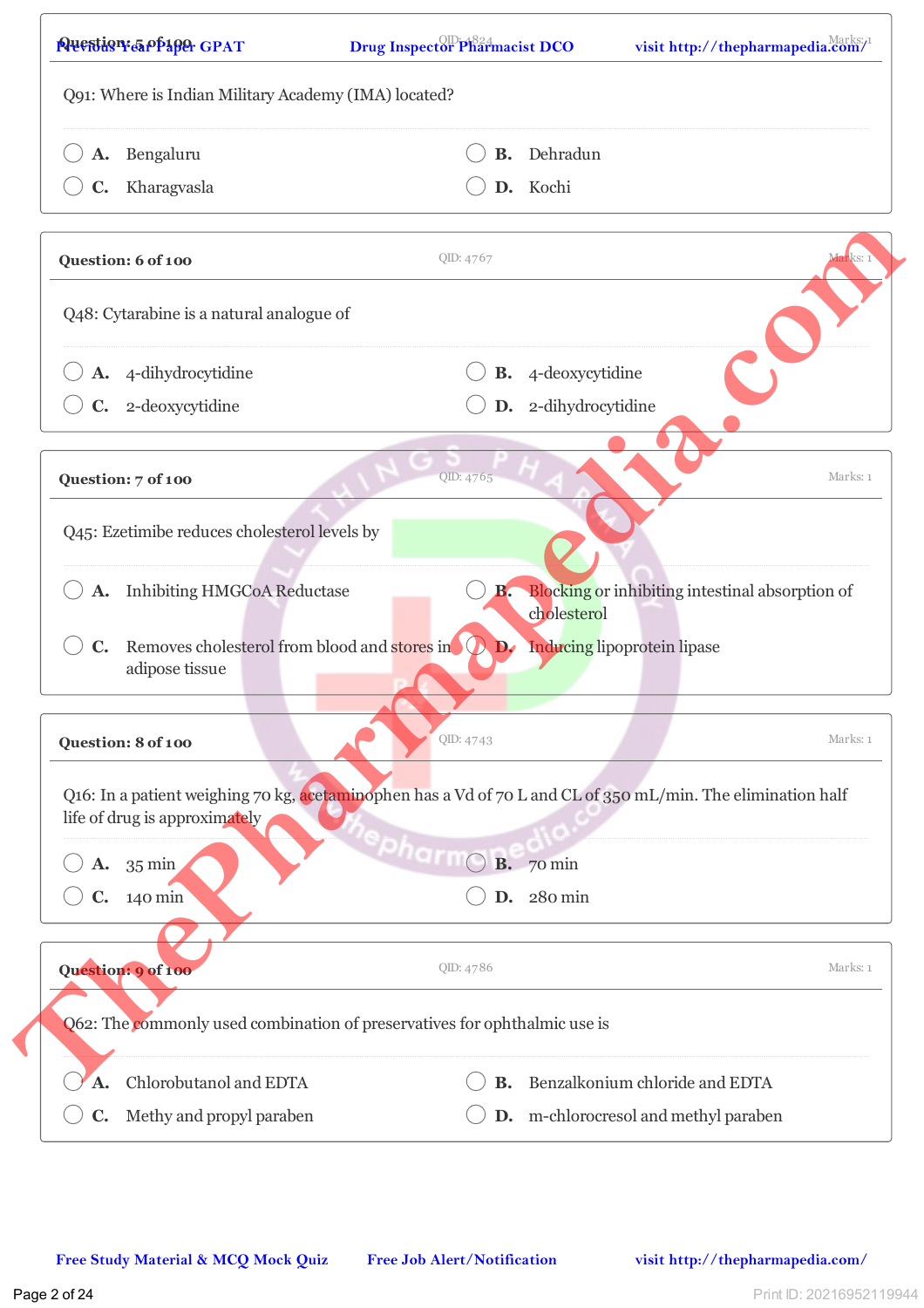| A. Second                                                                                             |           | <b>B.</b> Third                           |
|-------------------------------------------------------------------------------------------------------|-----------|-------------------------------------------|
| C. Fifth                                                                                              |           | D. Tenth                                  |
|                                                                                                       |           |                                           |
| Question: 11 of 100                                                                                   | QID: 4735 | darks: 1                                  |
| Q8: Cardiac glycosides may be useful in treating all of the following conditions except               |           |                                           |
| A. Atrial flutter.                                                                                    |           | <b>B.</b> Paroxysmal atrial tachycardia.  |
| Congestive heart failure.<br>$\mathbf{C}$ .                                                           |           | D. Ventricular tachycardia.               |
| Question: 12 of 100                                                                                   | QID: 4808 | Marks: 1                                  |
|                                                                                                       |           |                                           |
| Q83: According to 2011 census which district of Himachal Pradesh has the highest rural literacy rate? |           |                                           |
| A. Una                                                                                                | В.        | Kangra                                    |
| C. Hamirpur                                                                                           |           | D. Mandi                                  |
|                                                                                                       |           |                                           |
| Question: 13 of 100                                                                                   | QD: 4764  | Marks: 1                                  |
| Q37: Finasteride is approved for use in male pattern baldness and it acts as                          |           |                                           |
| A. Activator of estrogen receptors                                                                    | <b>B.</b> | Inhibitor of 5-alpha reductase            |
| An aromatase inhibitor<br>$\mathbf{C}$ .                                                              |           | <b>D.</b> An androgen receptor antagonist |
| Question: 14 of 100                                                                                   | QID: 4795 | Marks: 1                                  |
| Q63: The colligative properties of a solution are related to the following                            |           |                                           |
| Number of ions present in the solution<br>A.                                                          | В.        | Number of solute particles                |
| pH of the solution                                                                                    |           | D. Density of the solution                |
|                                                                                                       |           |                                           |
|                                                                                                       |           |                                           |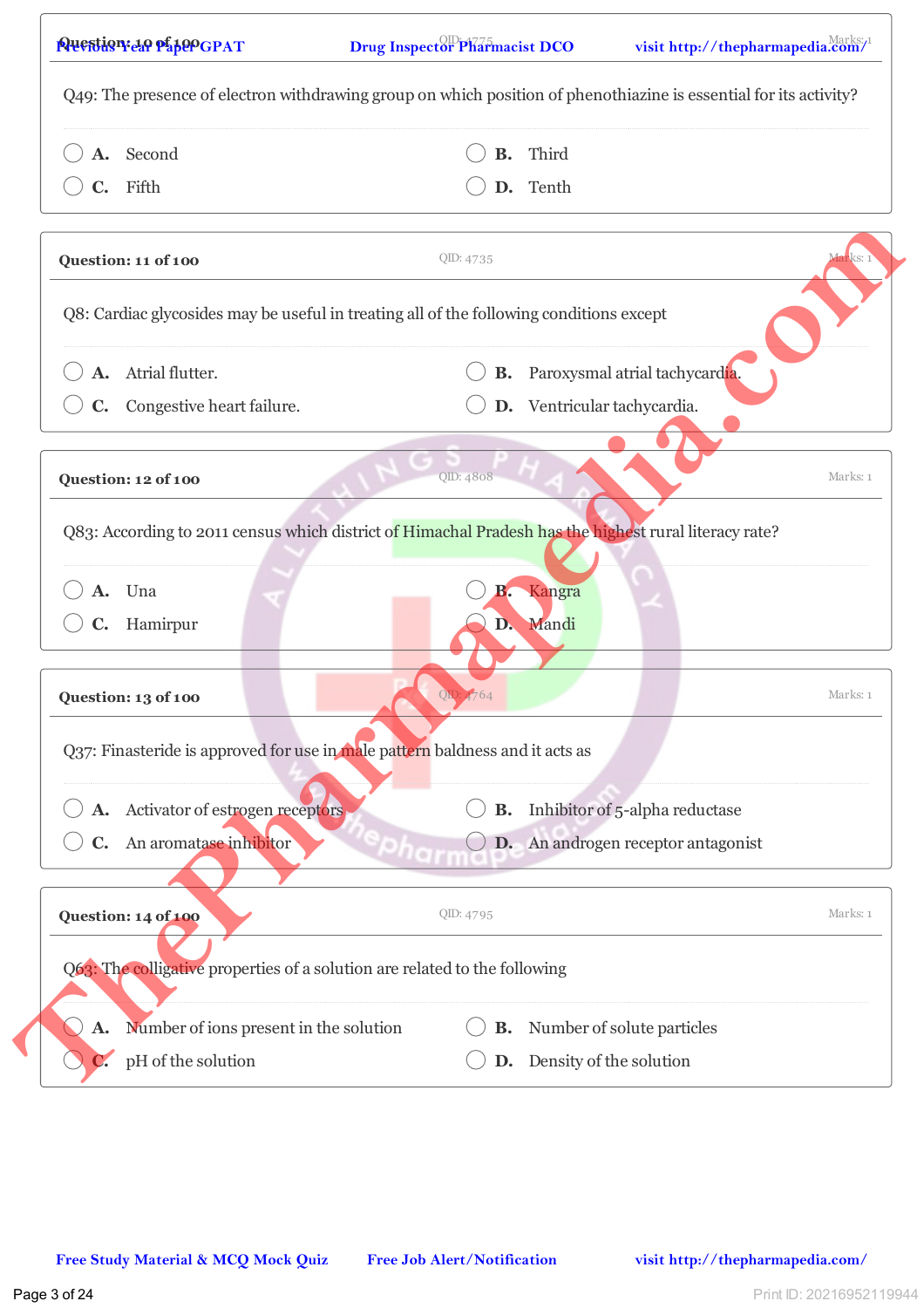| A. Selenium sulphide                                        | В.        | Simethicone             |          |
|-------------------------------------------------------------|-----------|-------------------------|----------|
| C. sugar                                                    |           | D. Methyl paraben       |          |
|                                                             |           |                         |          |
| Question: 16 of 100                                         | QID: 4787 |                         | Marks: 1 |
| Q55: The following is a potent inhibitor of CYP 450 enzymes |           |                         |          |
| A. Cimetidine                                               |           | <b>B.</b> Carbamazepine |          |
| C. Phenytoin                                                |           | D. Phenobarbitone       |          |
| Question: 17 of 100                                         | QID: 4746 |                         | Marks: 1 |
|                                                             |           |                         |          |
| Q17: Urination in the human subject is decreased by         |           |                         |          |
| A. Acetyl choline                                           | B.        | Benztropine             |          |
| C. Nicotine                                                 |           | D. Physostigmine        |          |
|                                                             |           |                         |          |
| Question: 18 of 100                                         | OID:      |                         | Marks: 1 |
| Q97: What is the capital of Peru?                           |           |                         |          |
| Lima<br>A.                                                  | <b>B.</b> | Warsaw                  |          |
| Manila<br>C.                                                |           | D. Doha                 |          |
| Question: 19 of 100                                         | QID: 4827 |                         | Marks: 1 |
| Q98: With which game is Cristiano Ronaldo associated?       |           |                         |          |
|                                                             |           |                         |          |
| Hockey<br><b>A.</b>                                         | <b>B.</b> | Cricket                 |          |
| Tennis                                                      |           | D. Football             |          |
|                                                             |           |                         |          |
|                                                             |           |                         |          |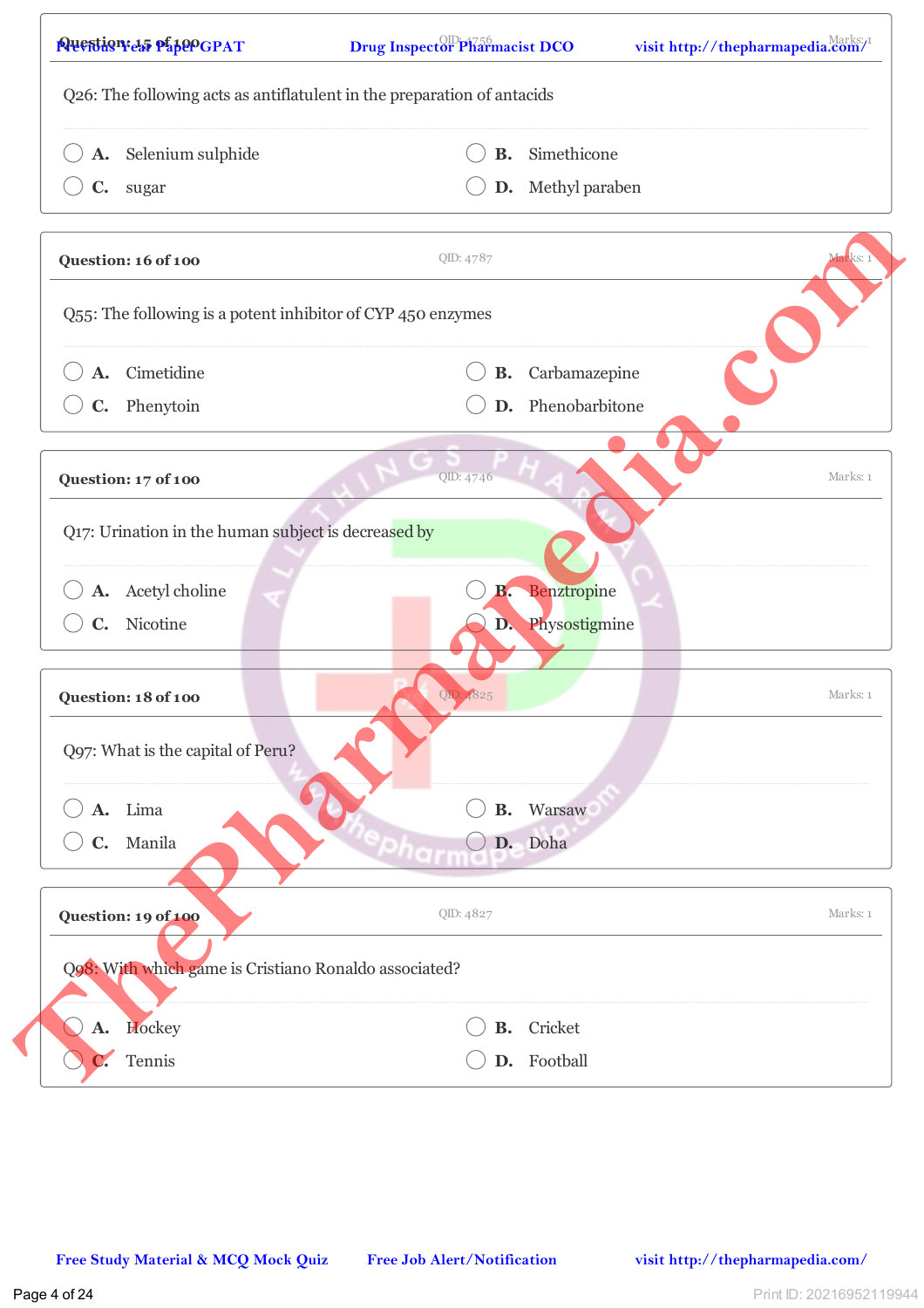| A. Semilente                                                                                                           | В.        | Protamine zinc               |                        |
|------------------------------------------------------------------------------------------------------------------------|-----------|------------------------------|------------------------|
| C. Lente                                                                                                               |           | D. Isophane                  |                        |
| Question: 21 of 100                                                                                                    | QID: 4785 |                              | <mark>far</mark> ks: 1 |
| Q57: Benzidine test is used to detect                                                                                  |           |                              |                        |
| A. Glucose in urine                                                                                                    |           | <b>B.</b> Blood in the urine |                        |
| C. Albumin in serum                                                                                                    |           | D. Uric acid in urine        |                        |
| Question: 22 of 100                                                                                                    | QID: 4773 |                              | Marks: 1               |
| Q50: The elimination rate constant of a drug by I.V bolus is 0.25 hrs. What is the half life of the drug?              |           |                              |                        |
| A. 27.22 hrs                                                                                                           | В.        | 2.772 hrs                    |                        |
| $C. 0.2772$ hrs                                                                                                        |           | $D. 2.772$ min               |                        |
| Question: 23 of 100                                                                                                    | OID:      |                              | Marks: 1               |
| Q100: Which city of the world is known as the Windy City?                                                              |           |                              |                        |
| Chicago<br>A.                                                                                                          | <b>B.</b> | London                       |                        |
| Washington<br>$\mathbf{C}$ .                                                                                           |           | D. Paris                     |                        |
| Question: 24 of 100                                                                                                    | QID: 4757 |                              | Marks: 1               |
| Q23: Which of the following drugs used in Rheumatoid Arthritis has a mechanism of decreasing Tumor Necrosis<br>Factor? |           |                              |                        |
| Etanercept<br>$\mathbf{A}$ .                                                                                           | <b>B.</b> | Sulfasalazine                |                        |
| Rofecoxib                                                                                                              | D.        | Pencillamine                 |                        |
|                                                                                                                        |           |                              |                        |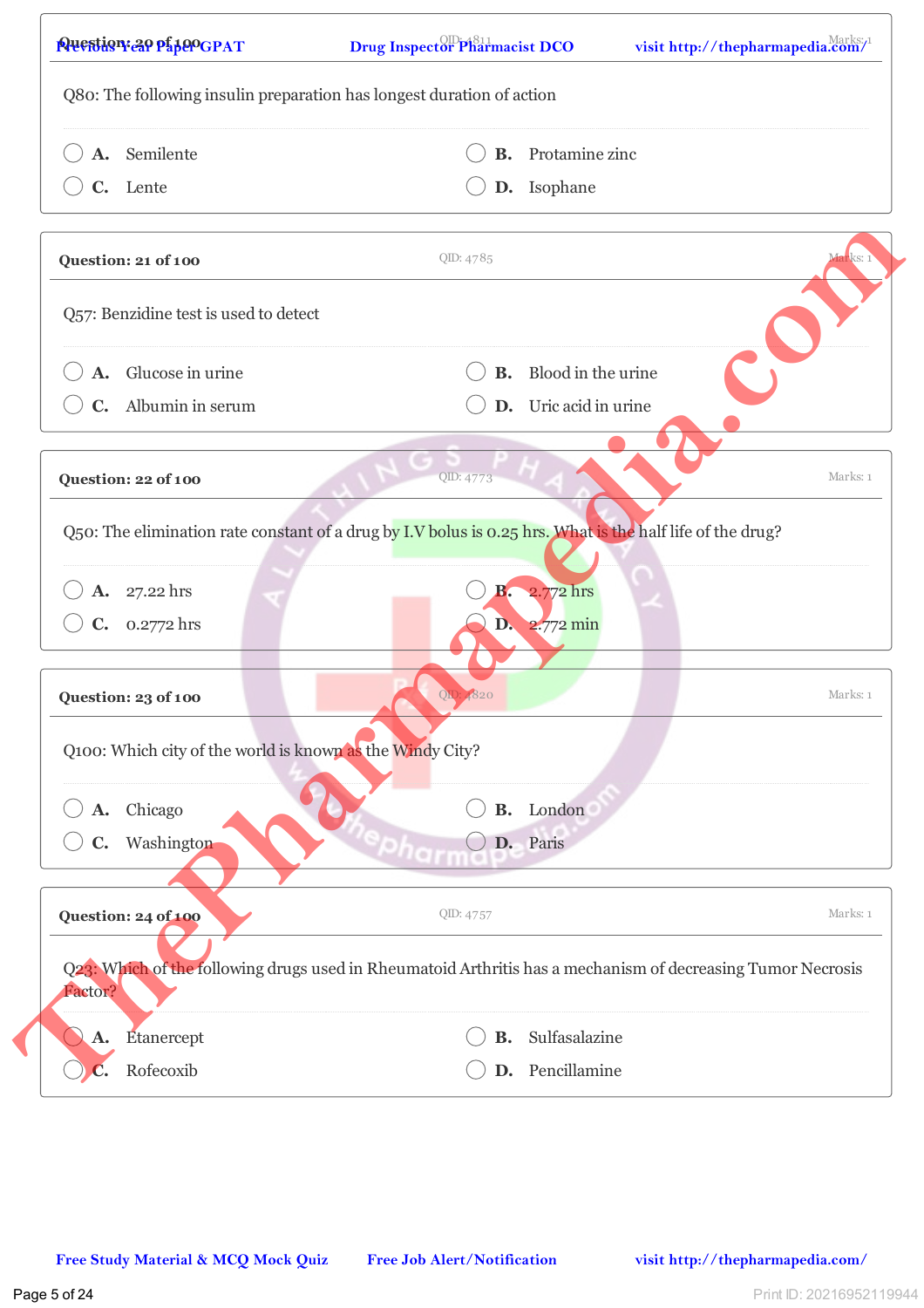| A. Indoline                                                                                                                  |                        | Benzimidazole                                          |
|------------------------------------------------------------------------------------------------------------------------------|------------------------|--------------------------------------------------------|
|                                                                                                                              | В.                     |                                                        |
| C. Indole acetic acid                                                                                                        |                        | D. Quinoline                                           |
| Question: 26 of 100                                                                                                          | QID: 4776              | arks:                                                  |
| Q34: Schedule 'S' of the Drugs and Cosmetics Act, 1940 refers to:                                                            |                        |                                                        |
| A. Requirement of factory premises                                                                                           |                        | <b>B.</b> List of poisons                              |
| Life period of drugs                                                                                                         | D.                     | Standard for cosmetics                                 |
| Question: 27 of 100                                                                                                          | QID: 4744              | Marks: 1                                               |
|                                                                                                                              |                        |                                                        |
| Q13: The commonly accepted organic additives to local anesthetics to improve the duration of activity are:                   |                        |                                                        |
| Skin penetration enhancers                                                                                                   | В.                     | Vasoconstrictors                                       |
| Vasodialtors                                                                                                                 |                        | D. Antihistamines                                      |
|                                                                                                                              |                        |                                                        |
| Question: 28 of 100                                                                                                          | $\overline{\text{ON}}$ | Marks: 1                                               |
| Q43: For which of the following product, measuring plasma concentration is not appropriate for estimating<br>bioequivalence? |                        |                                                        |
| A. Enteric coated tablet containing NSAID                                                                                    |                        | <b>B.</b> Suspension formulation containing analgesics |
| Metered-dose inhalers containing a<br>$\mathbf{C}$ .<br>bronchodilator                                                       |                        | D. Sustained release tablet antihypertensive drug.     |
| Question: 29 of 100                                                                                                          | QID: 4822              | Marks: 1                                               |
| Q99: Earth Day is observed on April                                                                                          |                        |                                                        |
| 12                                                                                                                           | В.                     | 17                                                     |
| 22                                                                                                                           | D.                     | 30                                                     |
|                                                                                                                              |                        |                                                        |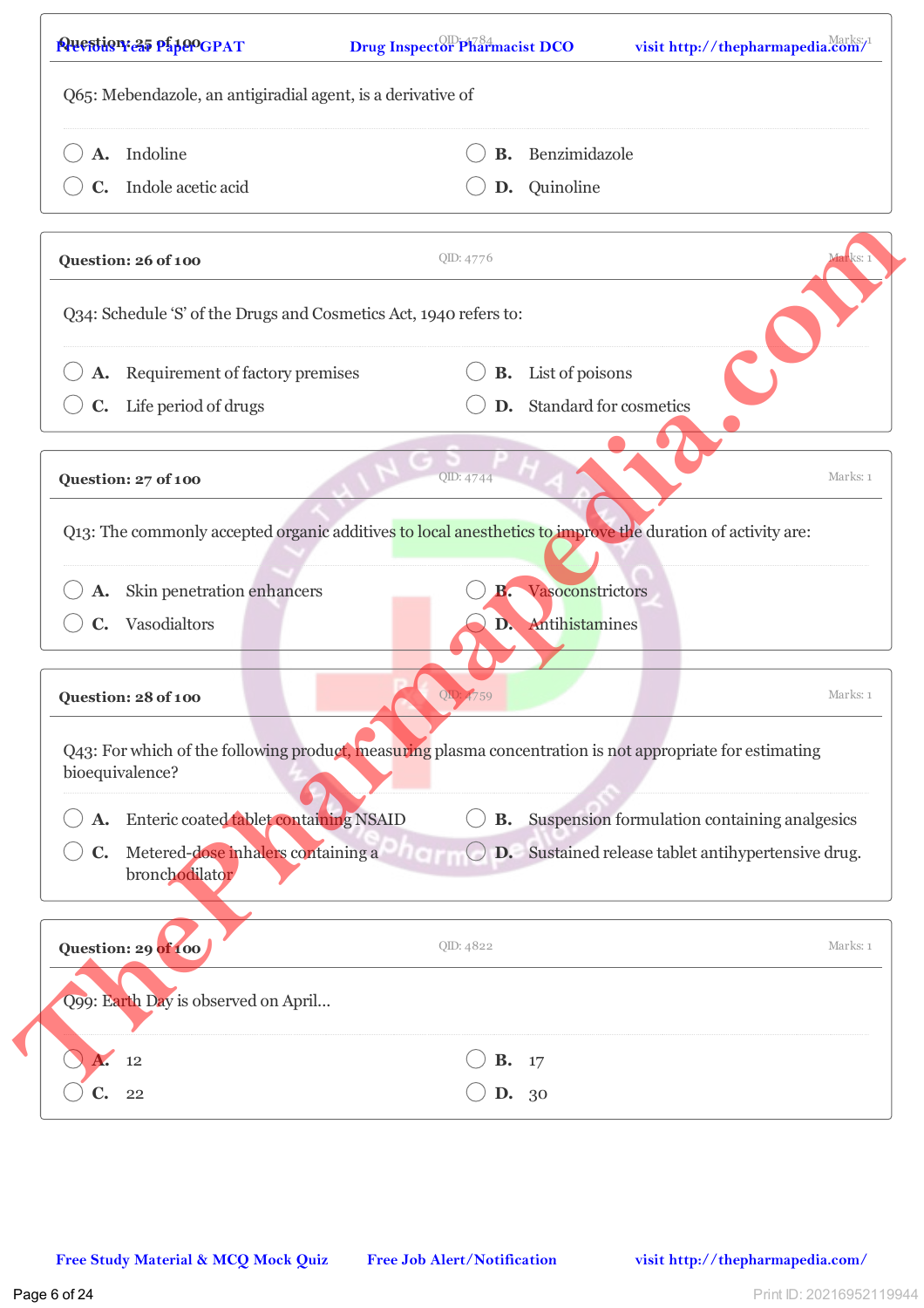| Diltiazem<br>А.                                                      | <b>B.</b> | Clonidine                     |          |
|----------------------------------------------------------------------|-----------|-------------------------------|----------|
| C. Verapamil                                                         |           | D. Amlodipine                 |          |
| Question: 31 of 100                                                  | QID: 4766 |                               |          |
| Q35: The absorption rate constant is calculated by:                  |           |                               |          |
| Rate of excretion method<br>А.                                       | В.        | Wagner Nelson method          |          |
| C. Michaelis Menten equation                                         | D.        | Sigma Minus plot              |          |
| Question: 32 of 100                                                  | QID: 4815 |                               | Marks: 1 |
| Q85: In which District of Himachal Pradesh is Kheerganga?            |           |                               |          |
| Shimla<br>A.                                                         |           | Kullu                         |          |
| C. Chamba                                                            | D.        | Solan                         |          |
| Question: 33 of 100                                                  | OID: 4806 |                               | Marks: 1 |
| Q75: Potentiometric analysis is possible to estimate drugs that have |           |                               |          |
| A. Chromophore group                                                 | В.        | Oxidation-reduction potential |          |
| C. Azo group only                                                    |           | D. Basic character            |          |
| Question: 34 of 100                                                  | QID: 4800 |                               | Marks: 1 |
| Q78: The following preservative is used in the simple syrup I.P      |           |                               |          |
| <b>Methyl Paraben</b><br>А.                                          | В.        | Phenyl mercuric nitrate       |          |
| Benzalkonium Chloride                                                |           | D. None of the above          |          |
|                                                                      |           |                               |          |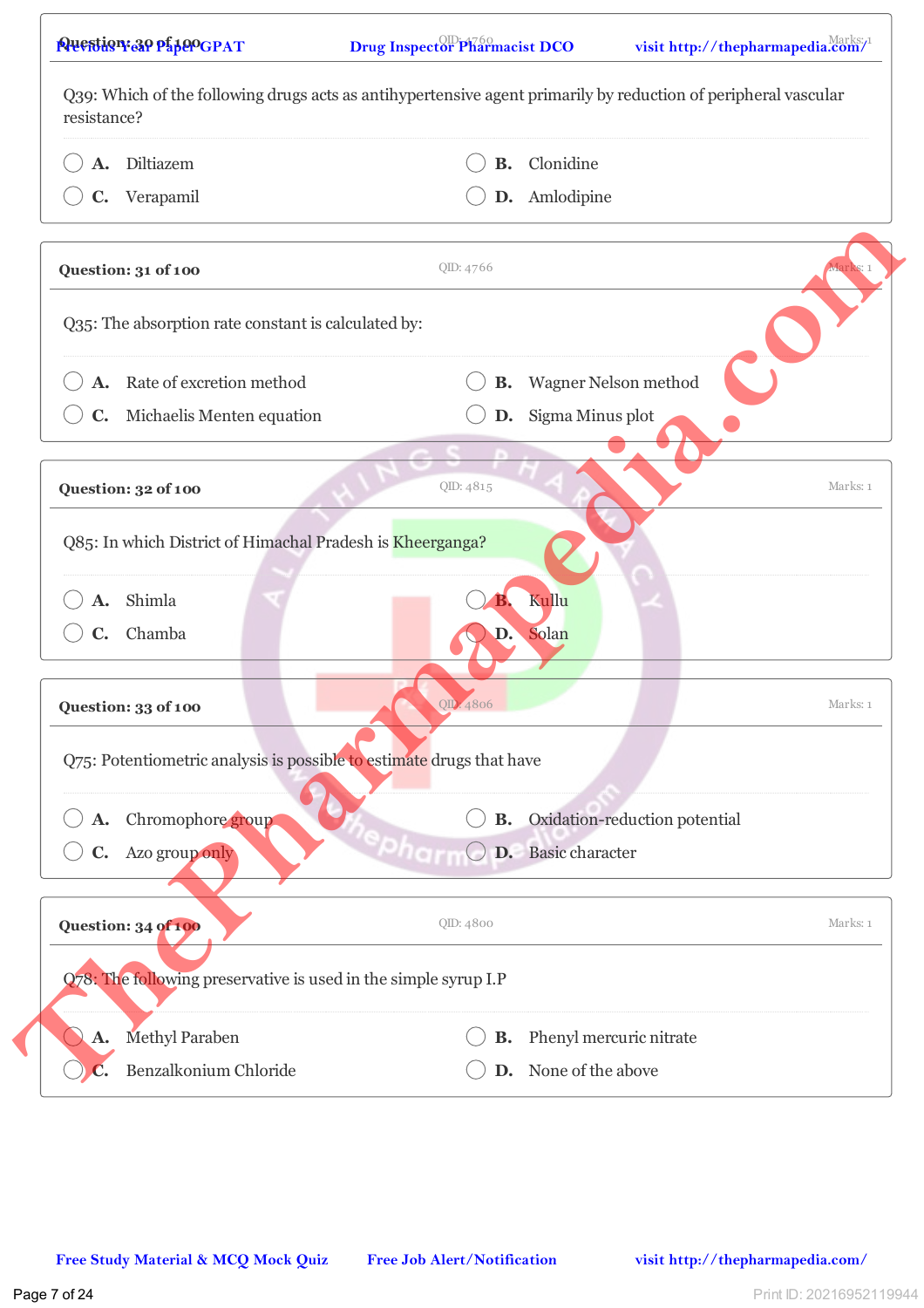| A. Chloroquine                                                                                      | В.        | Mebendazole                                                        |           |
|-----------------------------------------------------------------------------------------------------|-----------|--------------------------------------------------------------------|-----------|
| Metronidazole<br>$\mathbf{C}$ .                                                                     | D.        | Praziquantel                                                       |           |
| Question: 36 of 100                                                                                 | QID: 4774 |                                                                    | viarks: 1 |
| Q40: ACE inhibitors are associated with high incidence of which of the following adverse reactions? |           |                                                                    |           |
| Hepatitis<br>A.                                                                                     | В.        | Hypokalemia                                                        |           |
| C. Agranulocytosis                                                                                  | D.        | Proteinuria                                                        |           |
| Question: 37 of 100                                                                                 | QID: 4778 |                                                                    | Marks: 1  |
| Q59: The overdose of atropine can be treated with                                                   |           |                                                                    |           |
| Deferoxamine                                                                                        | В.        | Physostigmine                                                      |           |
| C. Pralidoxime                                                                                      |           | D. Vitamin C                                                       |           |
| Question: 38 of 100                                                                                 |           |                                                                    | Marks: 1  |
| Q56: The standards for mechanical contraceptives are given in                                       |           |                                                                    |           |
| Schedule R                                                                                          | В.        | Schedule                                                           |           |
| S Schedule                                                                                          | D.        | T Schedule U                                                       |           |
| Question: 39 of 100                                                                                 | QID: 4729 |                                                                    | Marks: 1  |
| Q1: The earliest evidence that a drug is stored in tissue is                                        |           |                                                                    |           |
| An increase in plasma protein binding.<br><b>A.</b>                                                 |           | <b>B.</b> A large apparent volume of distribution (VD).            |           |
| A decrease in the rate of formation of<br>metabolites by the liver.                                 | D.        | An increase in the number of side effects<br>produced by the drug. |           |
|                                                                                                     |           |                                                                    |           |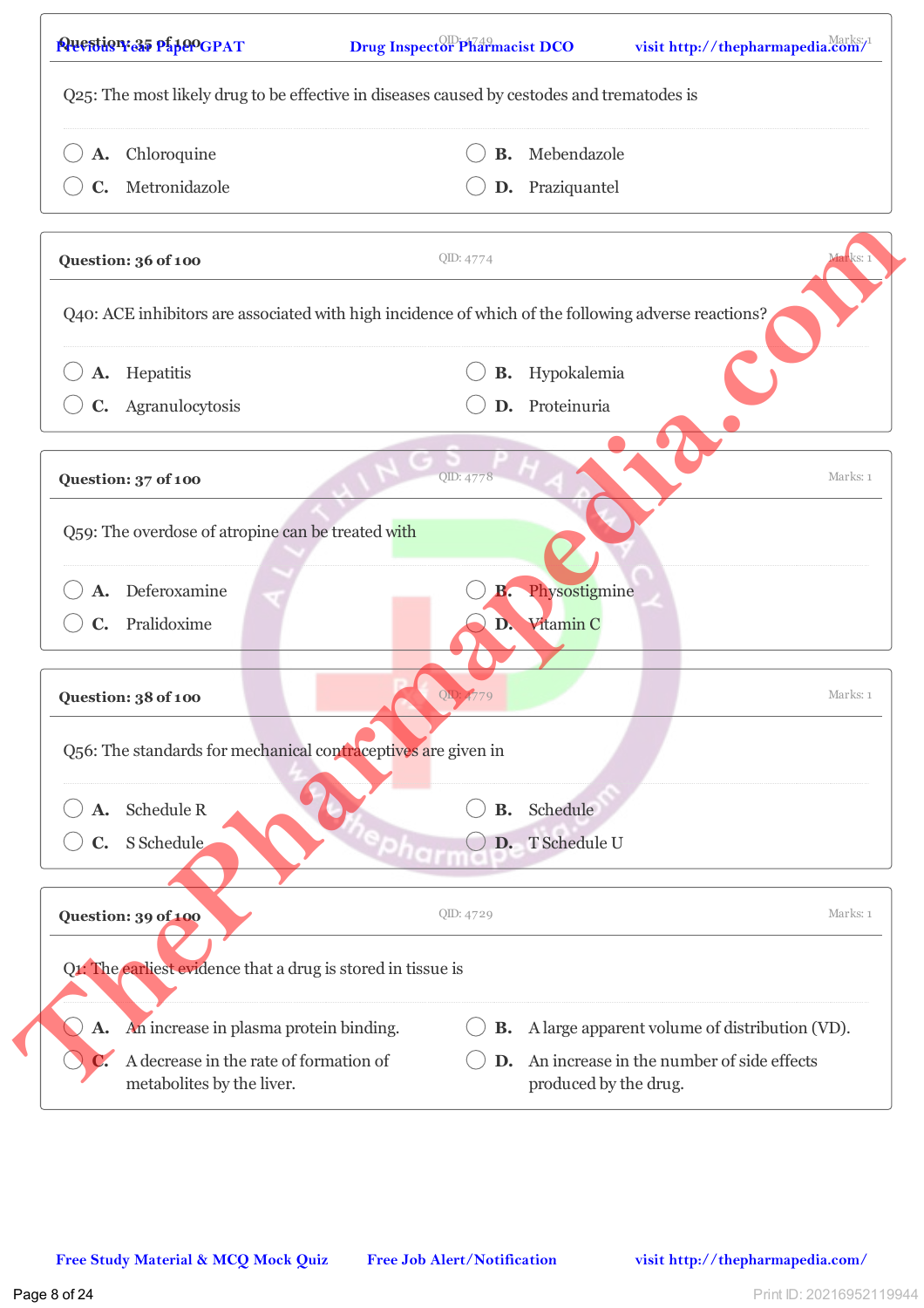| A. Potassium mercuric chloride                                                                                                            |                  | <b>B.</b> Silver Nitrate |                        |
|-------------------------------------------------------------------------------------------------------------------------------------------|------------------|--------------------------|------------------------|
| C. Potassium bismuth iodide                                                                                                               |                  | D. Sodium Chloride       |                        |
|                                                                                                                                           |                  |                          |                        |
| Question: 41 of 100                                                                                                                       | QID: 4758        |                          | <mark>far</mark> ks: 1 |
| Q31: The oral liquid preparation specified in schedule X can be marketed in packing not exceeding:                                        |                  |                          |                        |
| A. 100 ml                                                                                                                                 | <b>B.</b> 300 ml |                          |                        |
| C. 25 ml                                                                                                                                  |                  |                          |                        |
| Question: 42 of 100                                                                                                                       | QID: 4802        |                          | Marks: 1               |
| Q73: For manufacturing of drugs other than those specified in schedule c and c1 and X, the licence is issued in the<br>prescribed form no |                  |                          |                        |
| A. 25 A                                                                                                                                   | 25B              |                          |                        |
| C. 25                                                                                                                                     | 25F              |                          |                        |
| Question: 43 of 100                                                                                                                       | QID: 4819        |                          | Marks: 1               |
| Q95: Who headed the committee that recommended the de-regulation of sugar sector in India around 2013-14?                                 |                  |                          |                        |
| A. C. Rangarajan                                                                                                                          | В.               | Raghuram Rajan           |                        |
| C. Rangaswami<br>C.                                                                                                                       |                  | D. None of the above     |                        |
| Question: 44 of 100                                                                                                                       | QID: 4737        |                          | Marks: 1               |
| Q9: Which of the following classes of compounds stimulate the release of insulin from pancreatic cells?                                   |                  |                          |                        |
| Biguanides<br>A.                                                                                                                          | <b>B.</b>        | Glucosidase inhibitors   |                        |
| Sulfonylureas                                                                                                                             |                  | D. None of the above     |                        |
|                                                                                                                                           |                  |                          |                        |
|                                                                                                                                           |                  |                          |                        |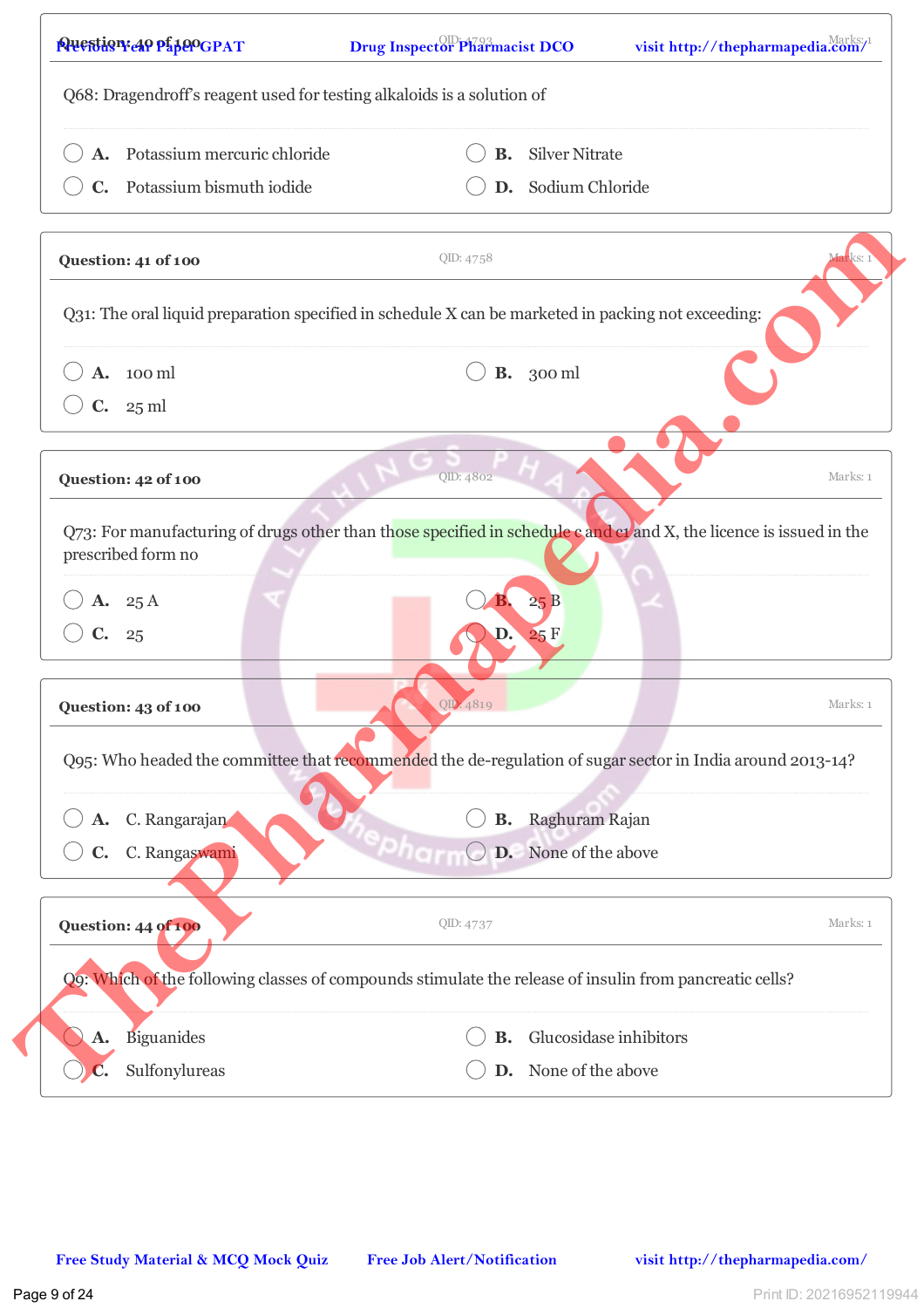| A. Anakinra                                                                      | В.        | Abatacept            |          |
|----------------------------------------------------------------------------------|-----------|----------------------|----------|
| C. Leflunomide                                                                   |           | D. Etanercept        |          |
| Question: 46 of 100                                                              | QID: 4750 |                      | iarks: 1 |
| Q24: The following schedule deals with the life period of drugs:                 |           |                      |          |
| A. Schedule L1                                                                   |           | <b>B.</b> Schedule R |          |
| C. Schedule P                                                                    |           | D. Schedule Y        |          |
| Question: 47 of 100                                                              | QID: 4823 |                      | Marks: 1 |
| Q94: Adolescent girls of which age group are covered under Kishori Shakti Yojna? |           |                      |          |
| A. 9 to 16                                                                       | <b>B.</b> | 10 to 17             |          |
| C. 11 to 18                                                                      |           | D. 12 to 20          |          |
| Question: 48 of 100                                                              | OD:       |                      | Marks: 1 |
| Q88: Taleru Sports complex is situated in district of Himachal Pradesh.          |           |                      |          |
| Bilaspur<br>A.                                                                   | <b>B.</b> | Chamba               |          |
| C. Mandi                                                                         |           | D. Solan             |          |
| Question: 49 of 100                                                              | QID: 4797 |                      | Marks: 1 |
| Q66: Tranexemic acid is a                                                        |           |                      |          |
| Coagulant<br><b>A.</b>                                                           | В.        | Anti coagulant       |          |
| Anti fibrinolytic                                                                |           | D. All of the above  |          |
|                                                                                  |           |                      |          |
|                                                                                  |           |                      |          |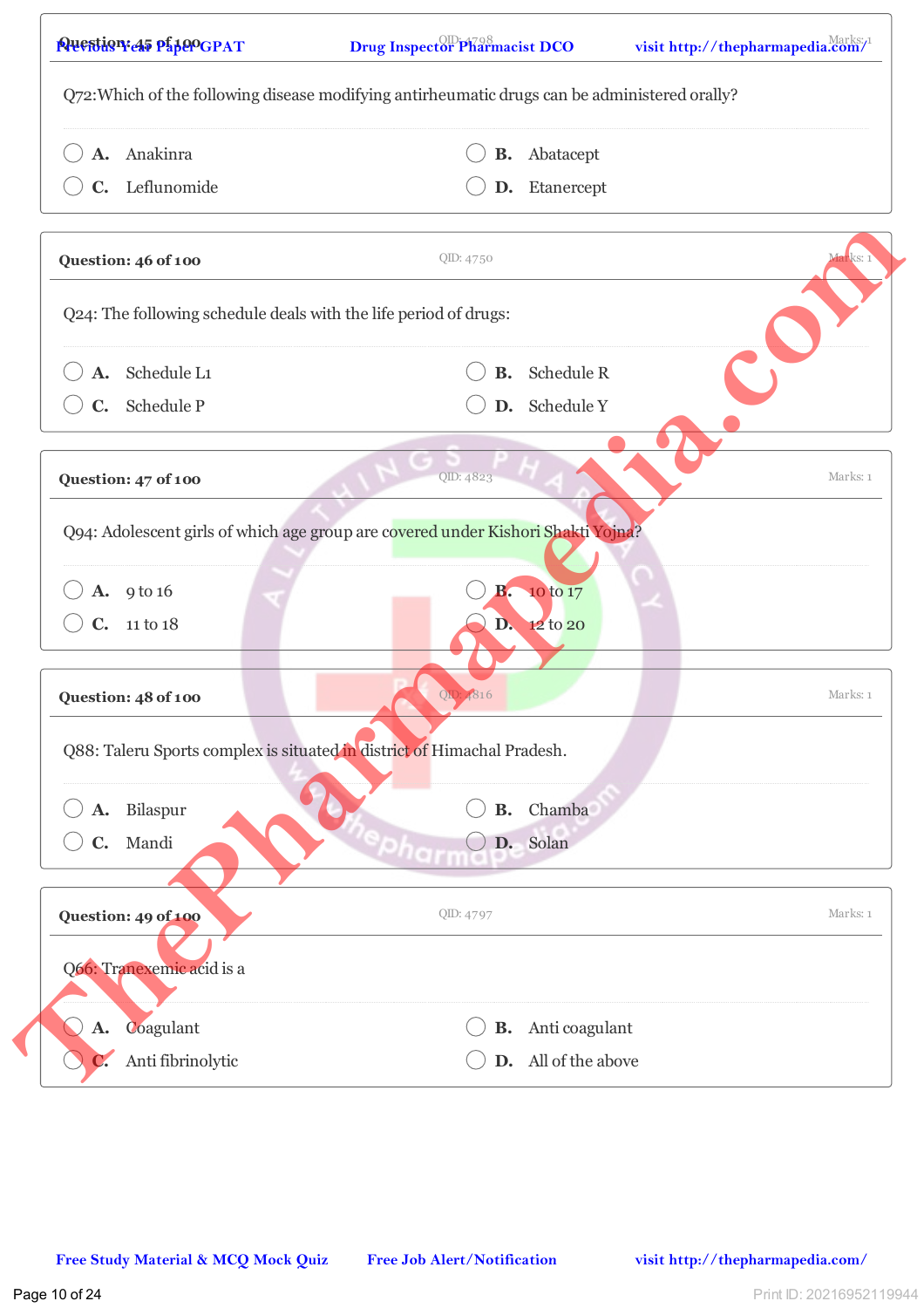| <b>Ausstion 50 pipeogpat</b><br>Q15: Guidelines for permission to import or manufacture of drugs for sale or to undertake clinical trials are laid | <b>Drug Inspector Pharmacist DCO</b> |                           | visit http://thepharmapedia.com/ |
|----------------------------------------------------------------------------------------------------------------------------------------------------|--------------------------------------|---------------------------|----------------------------------|
| down in the following schedule of Drugs and Cosmetics Act                                                                                          |                                      |                           |                                  |
| A. Schedule L1                                                                                                                                     |                                      | <b>B.</b> Schedule P      |                                  |
| C. Schedule Y                                                                                                                                      |                                      | D. Schedule H             |                                  |
| Question: 51 of 100                                                                                                                                | QID: 4791                            |                           |                                  |
| Q52: Which of the following solvent is not used in IR Spectroscopy?                                                                                |                                      |                           |                                  |
| A. CCl4                                                                                                                                            |                                      | <b>B.</b> CS <sub>2</sub> |                                  |
| C. CHCl3                                                                                                                                           |                                      | D. H <sub>2</sub> O       |                                  |
|                                                                                                                                                    |                                      |                           |                                  |
| Question: 52 of 100                                                                                                                                | QID: 4745                            |                           | Marks: 1                         |
| Q14: The following is a selective PDE3 inhibitor                                                                                                   |                                      |                           |                                  |
|                                                                                                                                                    |                                      |                           |                                  |
| Cilostozol                                                                                                                                         |                                      | Zafirlukast               |                                  |
| C. Rolipram                                                                                                                                        | D.                                   | Sildenafil                |                                  |
|                                                                                                                                                    |                                      |                           |                                  |
| Question: 53 of 100                                                                                                                                | QID: 4801                            |                           | Marks: 1                         |
| Q76: The Drug Technical Advisory Board is reconstituted in every                                                                                   |                                      |                           |                                  |
|                                                                                                                                                    |                                      |                           |                                  |
| A. 5 years                                                                                                                                         |                                      | <b>B.</b> 2 years         |                                  |
| $C.$ 3 years                                                                                                                                       |                                      | D. 4 years                |                                  |
|                                                                                                                                                    |                                      |                           |                                  |
| Question: 54 of 100                                                                                                                                | QID: 4805                            |                           | Marks: 1                         |
| Q82: According to 2010-11 agriculture census which district of Himachal Pradesh has the highest number of                                          |                                      |                           |                                  |
| operational holdings?                                                                                                                              |                                      |                           |                                  |
| A. Mandi                                                                                                                                           |                                      | <b>B.</b> Kangra          |                                  |
| Shimla<br>$\mathbf{C}$ .                                                                                                                           |                                      | D. Una                    |                                  |
|                                                                                                                                                    |                                      |                           |                                  |
|                                                                                                                                                    |                                      |                           |                                  |
|                                                                                                                                                    |                                      |                           |                                  |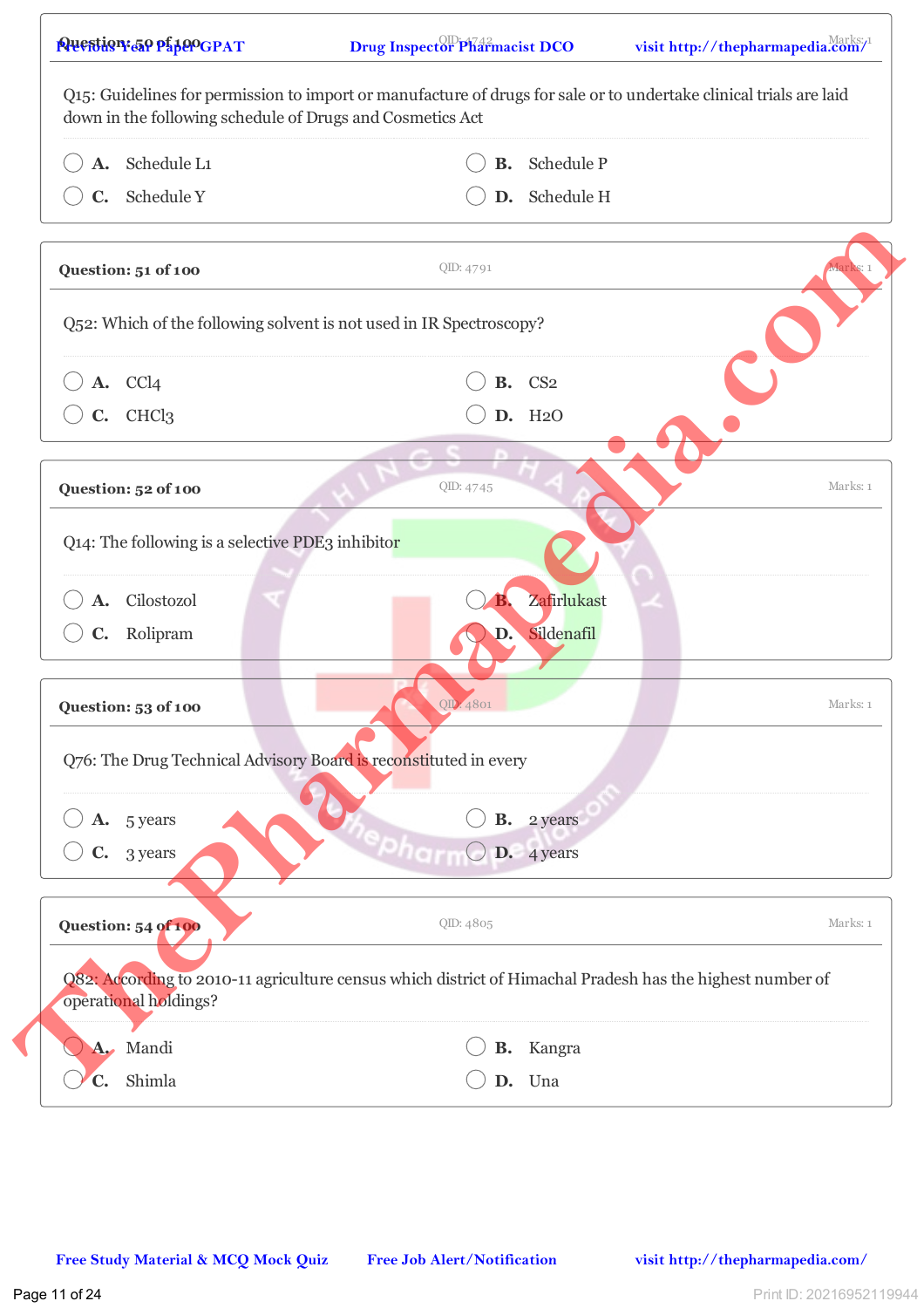| A. Probucol                                                                                                                             | В.        | Lovastatin                                                                        |           |
|-----------------------------------------------------------------------------------------------------------------------------------------|-----------|-----------------------------------------------------------------------------------|-----------|
| C. Clofibrate                                                                                                                           |           | D. Gemfibrozil                                                                    |           |
|                                                                                                                                         |           |                                                                                   |           |
| Question: 56 of 100                                                                                                                     | QID: 4751 |                                                                                   | viarks: 1 |
| Q22: Phenobarbitone belongs to the class of                                                                                             |           |                                                                                   |           |
| A. Schedule X                                                                                                                           |           | <b>B.</b> Schedule R                                                              |           |
| $C.$ Schedule O                                                                                                                         |           | D. Schedule Y                                                                     |           |
| Question: 57 of 100                                                                                                                     | QID: 4769 |                                                                                   | Marks: 1  |
| Q44: Which of the following compounded sterile product should not be prepared in a horizontal laminar flow<br>hood?                     |           |                                                                                   |           |
| <b>Total Parenteral Nutrition</b>                                                                                                       |           | <b>Dopamine</b>                                                                   |           |
| C. Cisplatin                                                                                                                            | D.        | Nitroglycerin                                                                     |           |
| Question: 58 of 100                                                                                                                     | QID: 4739 |                                                                                   | Marks: 1  |
| Q18: Which of the following drugs is most likely to cause severe symptoms of depression when used in treating<br>hypertensive patients? |           |                                                                                   |           |
| Reserpine                                                                                                                               | В.        | Prazocin                                                                          |           |
| Nifedipine                                                                                                                              | D.        | Captopril                                                                         |           |
| Question: 59 of 100                                                                                                                     | QID: 4763 |                                                                                   | Marks: 1  |
| Q36: The loading dose (DL) of a drug is usually based on the                                                                            |           |                                                                                   |           |
| Total body clearance (ClT) of the drug.                                                                                                 | В.        | Percentage of drug bound to plasma proteins.                                      |           |
| Fraction of drug excreted unchanged in the<br>C.<br>urine.                                                                              | D.        | Apparent volume of distribution (VD) and<br>desired drug concentration in plasma. |           |
|                                                                                                                                         |           |                                                                                   |           |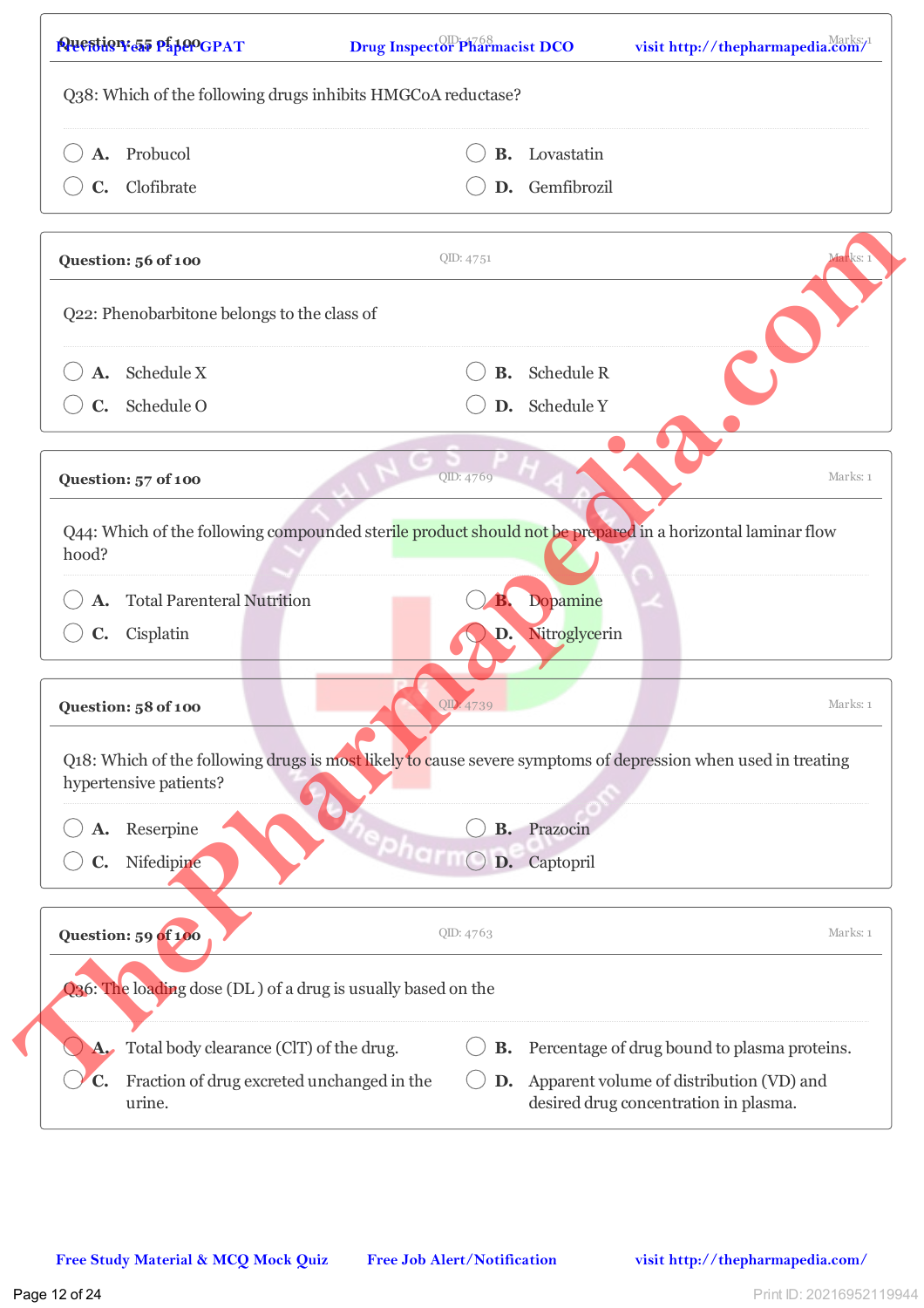| C. Inactivation of drug<br>Question: 61 of 100                                                                                                                     |                        | catalase<br>D. Increased synthesis of mycolic acids |          |
|--------------------------------------------------------------------------------------------------------------------------------------------------------------------|------------------------|-----------------------------------------------------|----------|
|                                                                                                                                                                    |                        |                                                     |          |
|                                                                                                                                                                    | QID: 4753              |                                                     | Mark     |
| Q29: Government opium factory is situated at                                                                                                                       |                        |                                                     |          |
| A. Delhi                                                                                                                                                           | В.                     | Bombay                                              |          |
| C. Kasaouli                                                                                                                                                        |                        | D. Neemuch                                          |          |
| Question: 62 of 100                                                                                                                                                | QID: 4772              |                                                     | Marks: 1 |
| Q41: If digoxin has a half life of 35 hrs how long will it take for a toxic plasma concentration of 8ng/ml to decline<br>to a therapeutic concentration of 2ng/ml? |                        |                                                     |          |
| <b>A.</b> 17.5 hrs                                                                                                                                                 | $\mathbf{B}_{\bullet}$ | 70 hrs                                              |          |
| $C. 105$ hrs                                                                                                                                                       |                        | 140 hrs                                             |          |
| Question: 63 of 100                                                                                                                                                | QID: 4826              |                                                     | Marks: 1 |
| Q93: When did the new Bureau of Indian Standards Act come into force?                                                                                              |                        |                                                     |          |
| A. 2014                                                                                                                                                            | <b>B.</b>              | 2015                                                |          |
| $\mathbf{C}$ .<br>2016                                                                                                                                             | D.                     | 2017                                                |          |
| Question: 64 of 100                                                                                                                                                | QID: 4799              |                                                     | Marks: 1 |
| Q74: The antihypertensive drug that alters central sympathetic nervous system is                                                                                   |                        |                                                     |          |
|                                                                                                                                                                    |                        |                                                     |          |
| Propranolol                                                                                                                                                        | В.                     | Clonidine                                           |          |
|                                                                                                                                                                    |                        |                                                     |          |

 $\sqrt{ }$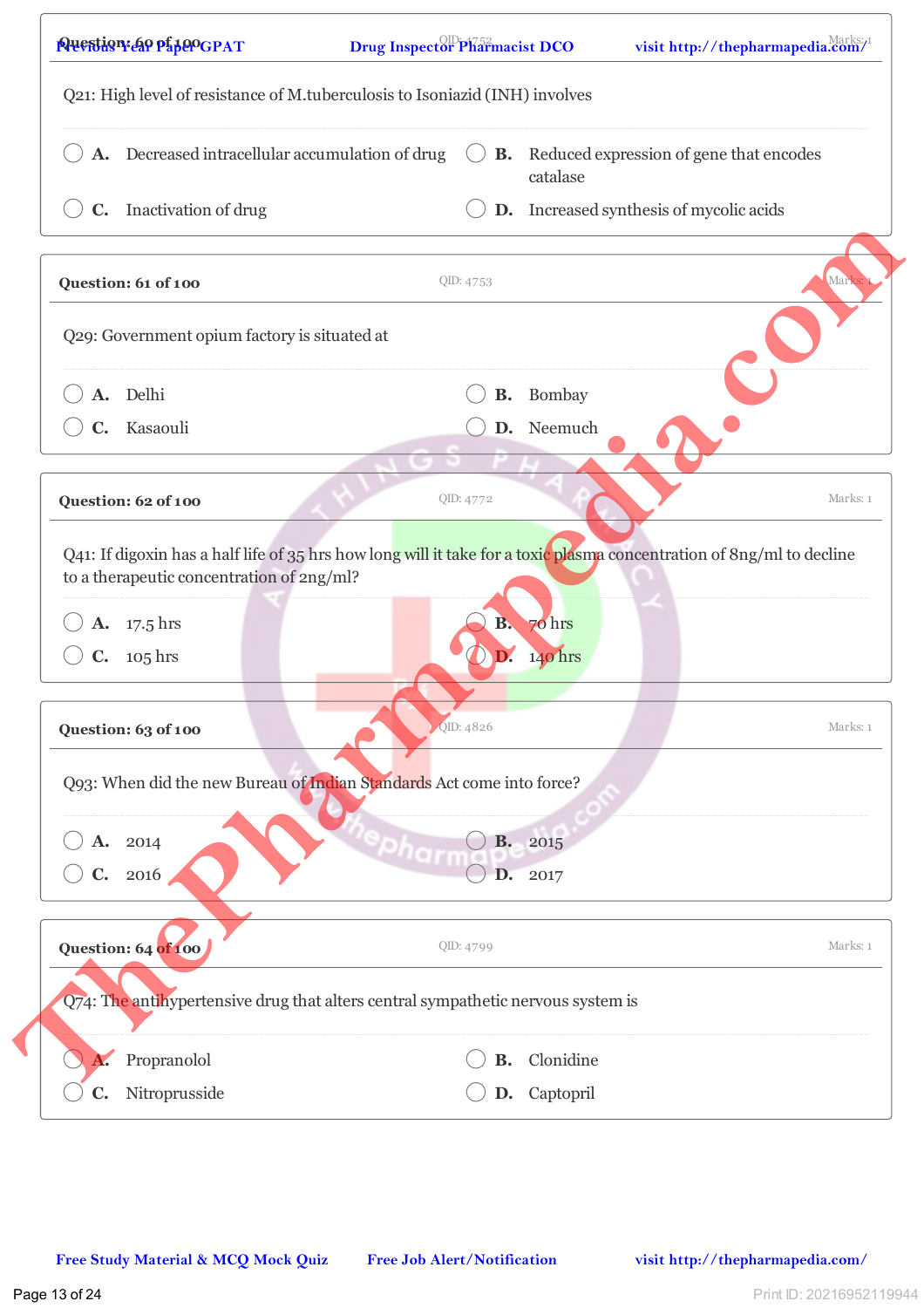| A. Aniline                                                                                                                  |           | <b>B.</b> Anisole                  |                        |
|-----------------------------------------------------------------------------------------------------------------------------|-----------|------------------------------------|------------------------|
| C. Paracetamol                                                                                                              |           | D. Para nitrophenol                |                        |
|                                                                                                                             |           |                                    |                        |
| Question: 66 of 100                                                                                                         | QID: 4728 |                                    | <mark>far</mark> ks: 1 |
| Q3: All of the following classes of drugs are used to treat hypertension except                                             |           |                                    |                        |
| A. Aryloxypropanolamines.                                                                                                   |           | B. thiazides.                      |                        |
| C. fibrates.                                                                                                                |           | D. dihydropyridines.               |                        |
| Question: 67 of 100                                                                                                         | QID: 4747 |                                    | Marks: 1               |
| Q20: Lorazepam can be used as pre-anesthetic medication in patients undergoing liver transplantation because<br>the drug is |           |                                    |                        |
| A. Excreted in unchanged form                                                                                               |           | Actively secreted into GI tract    |                        |
| conjugated/metabolized extrahepatically<br>$\mathbf{C}$ .                                                                   | D.        | None of the above                  |                        |
| Question: 68 of 100                                                                                                         | QID: 4794 |                                    | Marks: 1               |
| Q67: Caffeine is chemically                                                                                                 |           |                                    |                        |
| A. 2,4,7-trimethyl xanthine                                                                                                 |           | <b>B.</b> 1,3,7-trimethyl xanthine |                        |
| 2,4,8-trimethyl xanthine<br>$\mathbf{C}$ .                                                                                  |           | D. 1,3,8-trimethyl xanthine        |                        |
| Question: 69 of 100                                                                                                         | QID: 4818 |                                    | Marks: 1               |
| Q96: Around which year was declaration of independence adopted by the U.S. Continental Congress in<br>Philadelphia?         |           |                                    |                        |
| <b>A.</b> $1776$                                                                                                            |           | <b>B.</b> 1789                     |                        |
|                                                                                                                             |           | D. 1809                            |                        |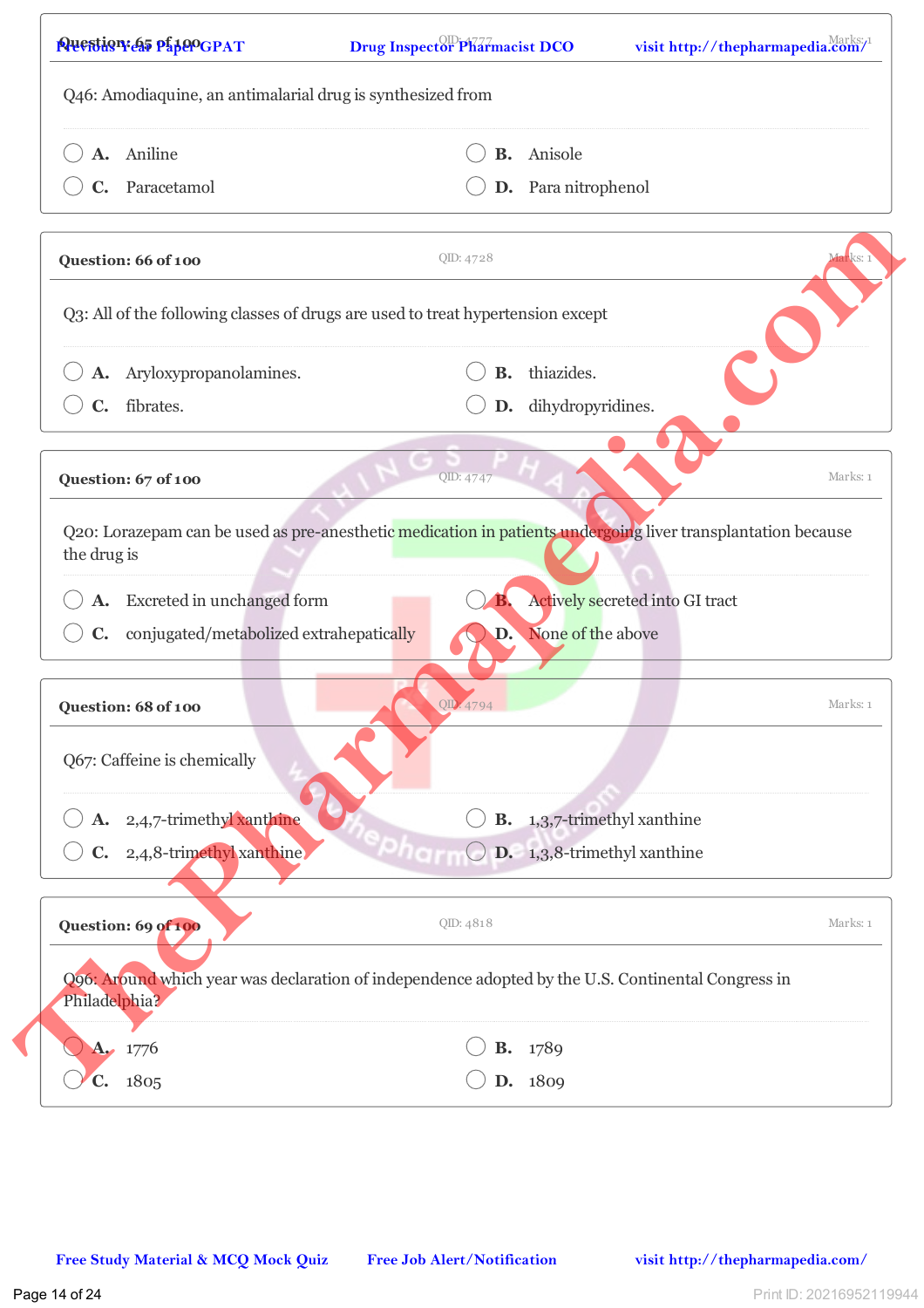| Rheumatoid Arthritis<br>А.                                                | В.        | Myasthenia gravis |          |
|---------------------------------------------------------------------------|-----------|-------------------|----------|
| C. Convulsions                                                            |           | D. Brain stroke   |          |
| Question: 71 of 100                                                       | QID: 4783 |                   | Marks: 1 |
| Q53: The drug of choice for filariasis is                                 |           |                   |          |
| Tinidazole<br>A.                                                          | В.        | Piperazine        |          |
| Diethylcarbamazine<br>$\mathbf{C}$ .                                      | D.        | Metronidazole     |          |
| Question: 72 of 100                                                       | QID: 4755 |                   | Marks: 1 |
| Q30: The Ayurvedic and Unani poisons are listed in the following schedule |           |                   |          |
| Schedule E1                                                               | <b>B.</b> | Schedule F&F1     |          |
| C. Schedule G                                                             |           | D. Schedule Y     |          |
| Question: 73 of 100                                                       | QD: 4812  |                   | Marks: 1 |
| Q87: In which district of Himachal Pradesh is Khokhan sanctuary?          |           |                   |          |
| A. Mandi                                                                  |           | <b>B.</b> Kullu   |          |
| C. Chamba                                                                 |           | D. Una            |          |
| Question: 74 of 100                                                       | QID: 4792 |                   | Marks: 1 |
| Q58: What is the most commonly used mulling agent in IR Spectroscopy?     |           |                   |          |
| CHCL <sub>3</sub><br><b>A.</b>                                            |           | <b>B.</b> Nuzol   |          |
| Butadiene                                                                 |           | D. Chlorohexane   |          |
|                                                                           |           |                   |          |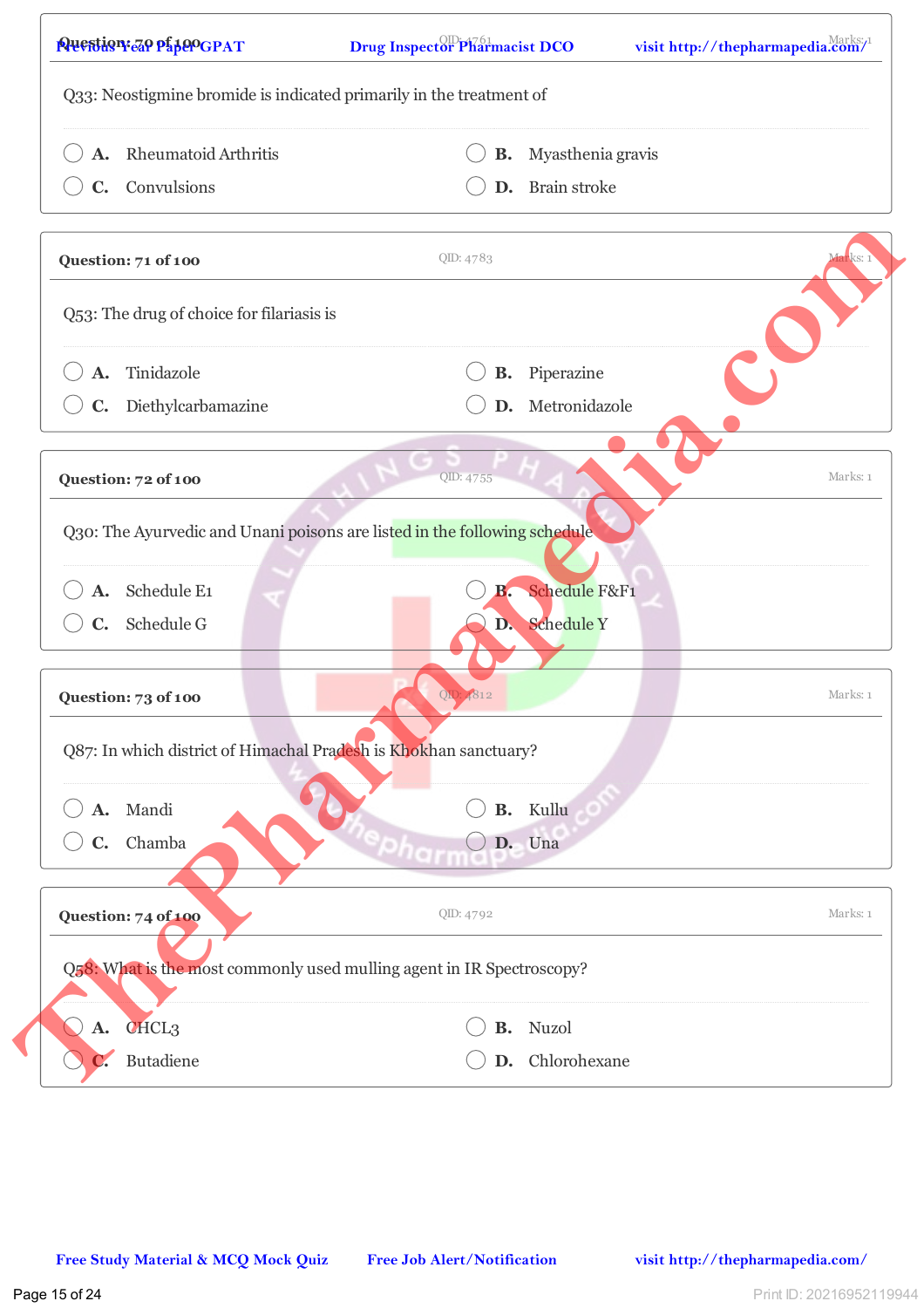| A. 9.8 liters                                                                                   |           | <b>B.</b> 98 liters                    |          |
|-------------------------------------------------------------------------------------------------|-----------|----------------------------------------|----------|
| $C.$ 0.196 liters                                                                               |           | D. 0.98 liters                         |          |
| Question: 76 of 100                                                                             | QID: 4817 |                                        | warks:   |
| Q86: Near which town of Mandi District of Himachal Pradesh is Kalasar lake?                     |           |                                        |          |
| A. Pandoh                                                                                       |           | <b>B.</b> Chauntra                     |          |
| C. Rewalsar                                                                                     |           | D. Karsog                              |          |
| Question: 77 of 100                                                                             | QID: 4731 |                                        | Marks: 1 |
| Q6: Which agent is most likely being used to treat his schizophrenic psychosis?                 |           |                                        |          |
| A. clozapine                                                                                    |           | fluoxetine                             |          |
| buspirone<br>$\mathbf{C}$ .                                                                     | D.        | risperidone                            |          |
| Question: 78 of 100                                                                             | QID: 4734 |                                        | Marks: 1 |
| Q5: Opioids are used as all of the following agents except                                      |           |                                        |          |
| A. Antitussives.                                                                                | В.        | Analgesics.                            |          |
| Anti-inflammatories.<br>C.                                                                      |           | D. Antidiarrheals.                     |          |
| Question: 79 of 100                                                                             | QID: 4738 |                                        | Marks: 1 |
| Q19: The prohibition of misbranded advertisement related to drugs falls under the following act |           |                                        |          |
| Opium Act 1878<br>А.                                                                            | <b>B.</b> | Drugs and Magic Remedies Act 1954      |          |
| Dangerous Drugs Act 1930                                                                        | D.        | <b>Essential Commodities Act, 1955</b> |          |
|                                                                                                 |           |                                        |          |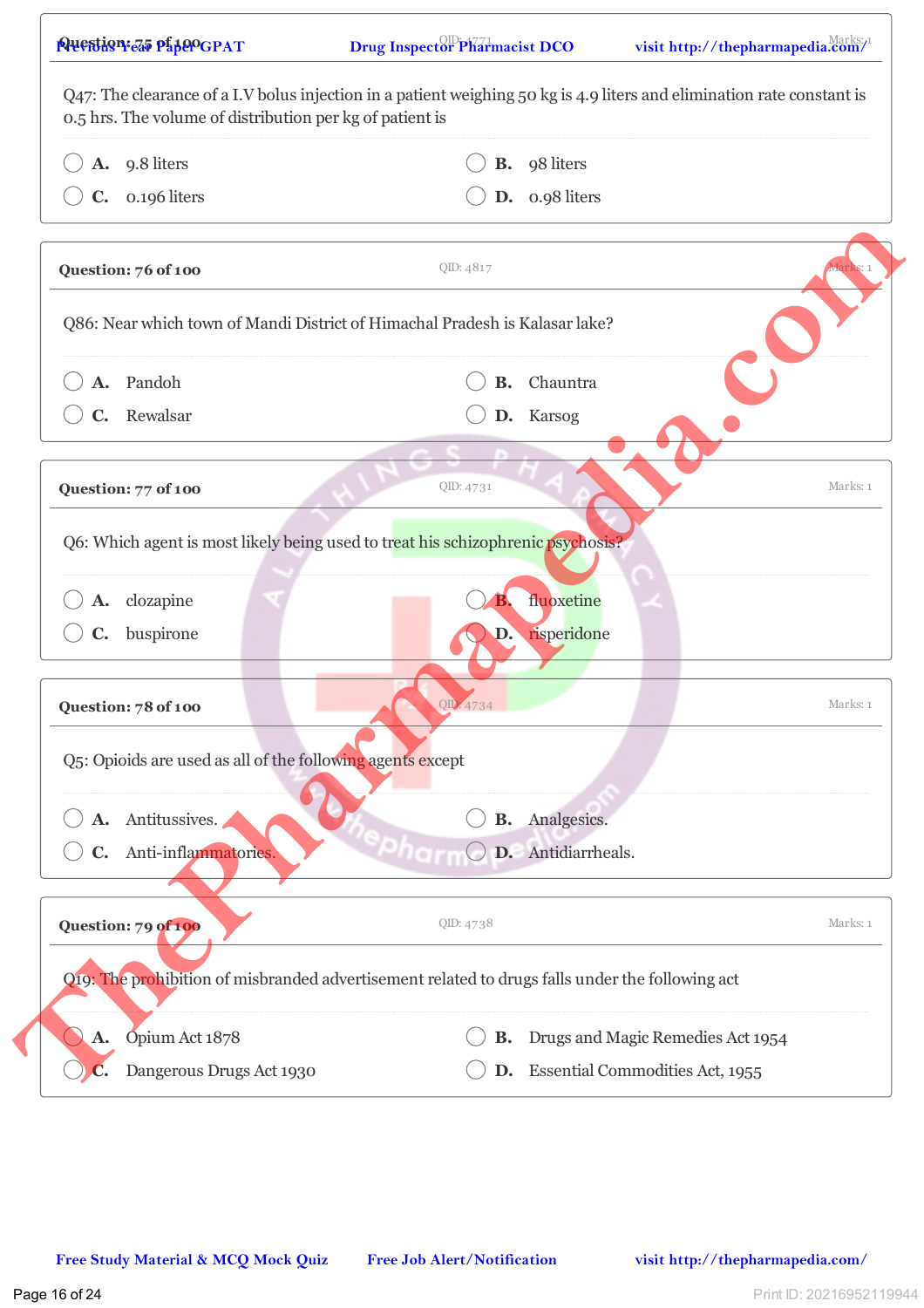| Deltoid Muscle                                                                                                                   | <b>B.</b> | <b>Intercostal Muscle</b>                    |          |
|----------------------------------------------------------------------------------------------------------------------------------|-----------|----------------------------------------------|----------|
| C. Pectoralis major                                                                                                              |           | D. Biceps                                    |          |
| Question: 81 of 100                                                                                                              | QID: 4821 |                                              | arks: :  |
| Q92: When was Rashtriya Madhyamic Shiksha Abhiyan launched?                                                                      |           |                                              |          |
| A. 2007                                                                                                                          |           | <b>B.</b> 2008                               |          |
| C. 2009                                                                                                                          | D.        | 2010                                         |          |
| Question: 82 of 100                                                                                                              | QID: 4732 |                                              | Marks: 1 |
| Q10: The selective cyclooxygenase (COX) 2 inhibitors have been associated with which of the following adverse<br>drug reactions? |           |                                              |          |
| A. Severe ischemic colitis                                                                                                       | в.        | torsade des pointes                          |          |
| C. Cardiovascular thrombotic events                                                                                              | D.        | Acute liver failure                          |          |
| Question: 83 of 100                                                                                                              | QID: 4754 |                                              | Marks: 1 |
| Q27: The following schedule refers to diseases or ailments for which a drug may not purport to prevent or cure:                  |           |                                              |          |
| A. Schedule G                                                                                                                    | <b>B.</b> | Schedule R                                   |          |
| Schedule J<br>C.                                                                                                                 |           | D. Schedule X                                |          |
| Question: 84 of 100                                                                                                              | QID: 4790 |                                              | Marks: 1 |
| Q69: Prazosin is pharmacologically                                                                                               |           |                                              |          |
| a peripheral alpha-1 adrenergic blocker<br>A.                                                                                    | В.        | An actibator of alpha 2 receptors            |          |
|                                                                                                                                  | D.        | An Angiotensin II Type I Receptor antagonist |          |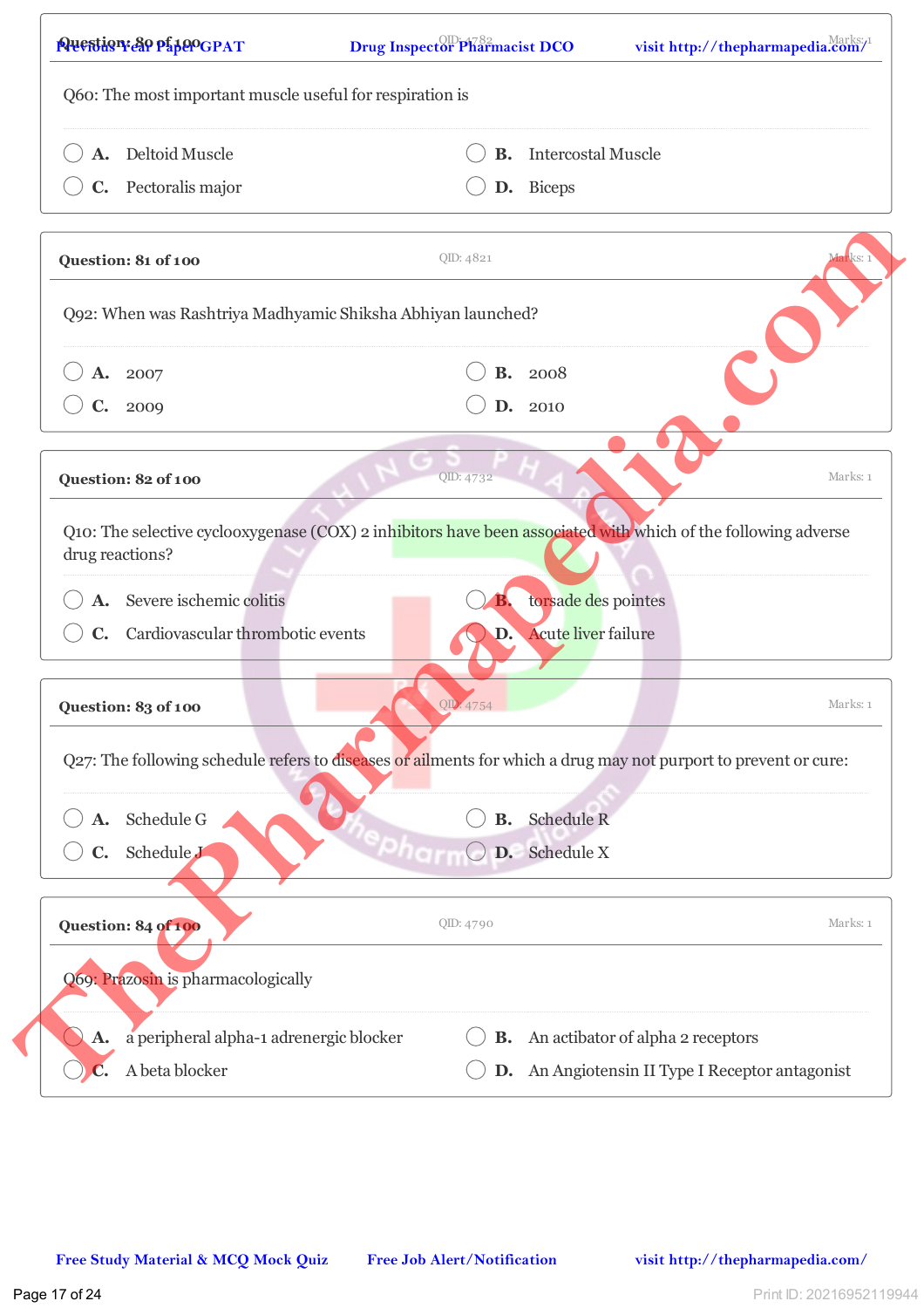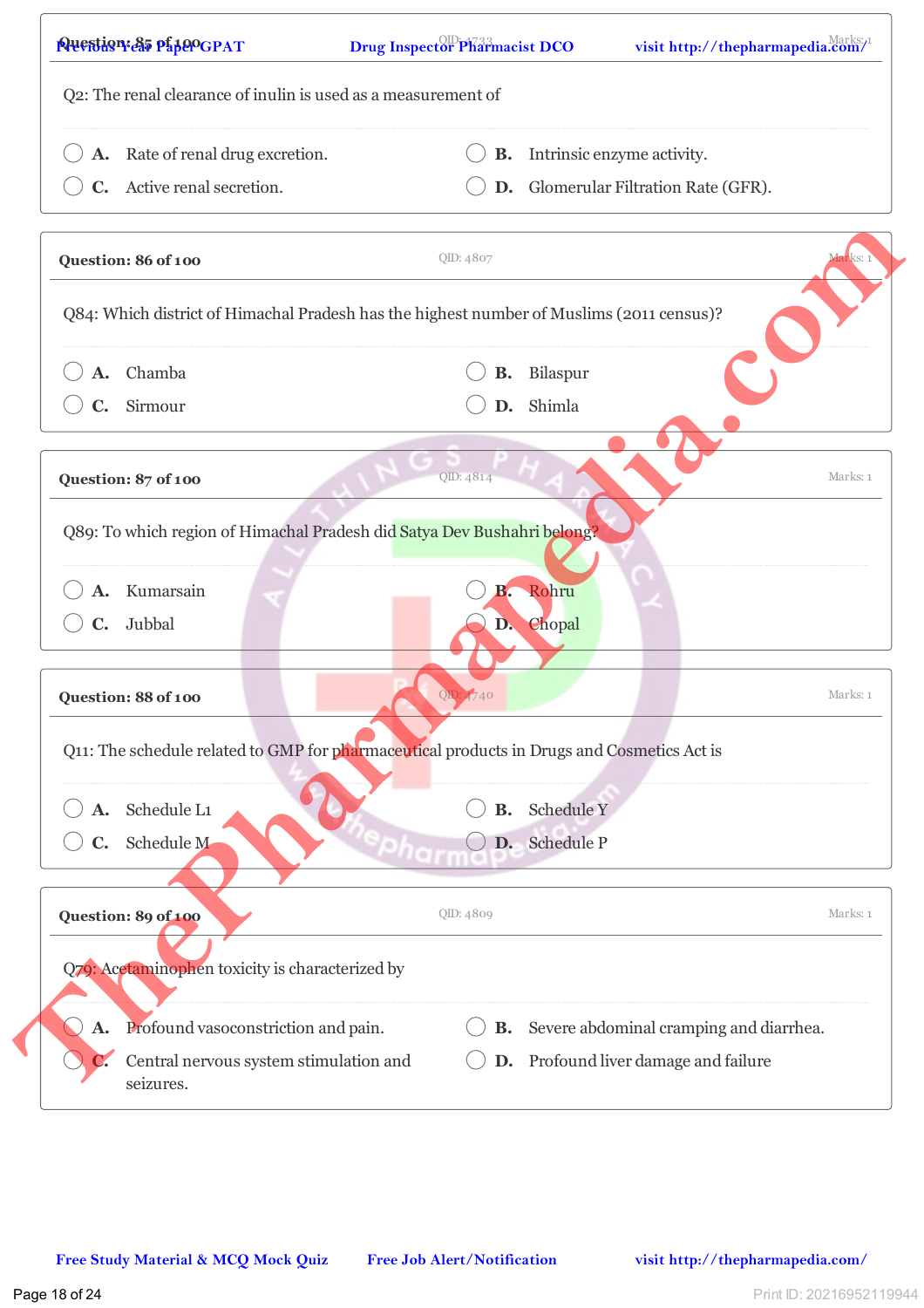| A. Procaine                                                                  | В.        | Barbitone                   |                        |
|------------------------------------------------------------------------------|-----------|-----------------------------|------------------------|
| Imipramine<br>$\mathbf{C}$ .                                                 |           | D. Amitryptiline            |                        |
| Question: 91 of 100                                                          | QID: 4788 |                             | <mark>far</mark> ks: 1 |
| Q61: Diacetlyl morphine is                                                   |           |                             |                        |
| A. Codeine                                                                   |           | <b>B.</b> Apomorphine       |                        |
| C. Heroin                                                                    |           | D. Oxymorphine              |                        |
| Question: 92 of 100                                                          | QID: 4762 |                             | Marks: 1               |
| Q32: Carbimazole is                                                          |           |                             |                        |
| A. An antithyroid drug                                                       | B.        | An antiepileptic drug       |                        |
| C. A coagulant                                                               |           | D. An antihypertensive drug |                        |
| Question: 93 of 100                                                          | OD:       |                             | Marks: 1               |
| Q54: Which of the following solvents has least eluting power?                |           |                             |                        |
| Cyclohexane<br>A.                                                            | <b>B.</b> | Ethyl ether                 |                        |
| Carbon tetrachloride<br>$\mathbf{C}$ .                                       |           | D. n-propanol               |                        |
| Question: 94 of 100                                                          | QID: 4804 |                             | Marks: 1               |
| Q71: The following is indicated as an adjunct to carbidopa/levodopa therapy: |           |                             |                        |
| <b>Bromocriptine</b><br><b>A.</b>                                            | В.        | Amantadine                  |                        |
| Tolcapone                                                                    | D.        | Pramipexole                 |                        |
|                                                                              |           |                             |                        |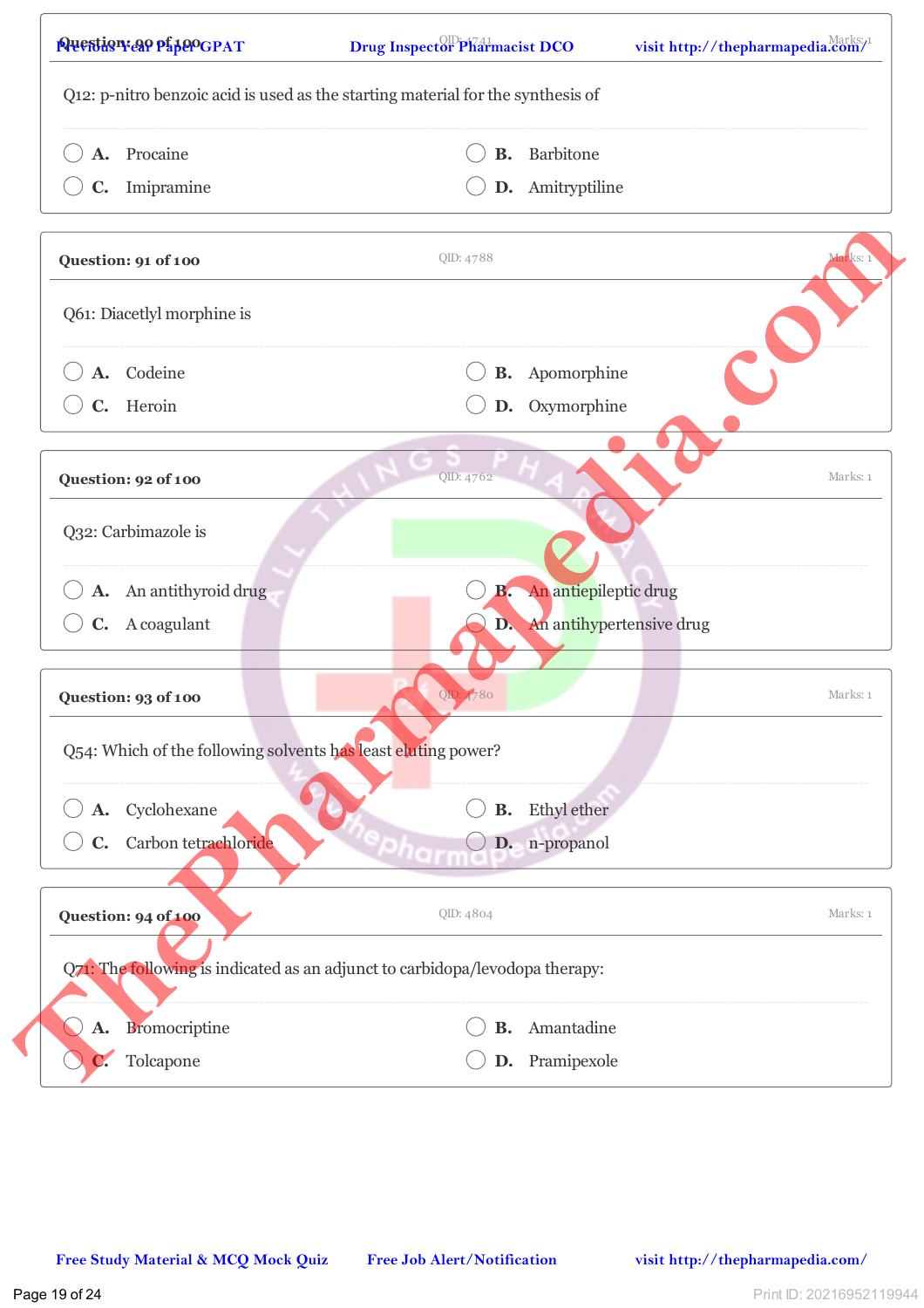| Narain Chand Prashar<br>А.                                                                           | <b>B.</b>             | Mohan Lal Aukta                        |          |
|------------------------------------------------------------------------------------------------------|-----------------------|----------------------------------------|----------|
| C. Mehar Chand Mahajan                                                                               |                       | D. Kultar Chand Rana                   |          |
|                                                                                                      |                       |                                        |          |
| Question: 96 of 100                                                                                  | QID: 4770             |                                        | larks: 1 |
| Q42: The initial distribution of a drug into tissue is determined chiefly by the                     |                       |                                        |          |
| Rate of blood flow to the tissue                                                                     |                       | <b>B.</b> Stomach emptying time        |          |
| C. Affinity of the drug to the tissue                                                                |                       | D. Plasma protein binding of the drug. |          |
| Question: 97 of 100                                                                                  | QID: 4803             |                                        | Marks: 1 |
|                                                                                                      |                       |                                        |          |
| Q77: The HLB range for w/o emulsifying agent is                                                      |                       |                                        |          |
| $A. 1-5$                                                                                             | <b>B.</b>             | $8 - 16$                               |          |
| $C. 3-8$                                                                                             |                       | D. 10-14                               |          |
|                                                                                                      |                       |                                        |          |
| Question: 98 of 100                                                                                  | $\overline{\text{O}}$ |                                        | Marks: 1 |
| Q28: Precaution advisable when using lovastatin include                                              |                       |                                        |          |
| Serum transaminase measurements                                                                      | В.                    | Renal function tests                   |          |
| Acoustic measurements<br>$\mathbf{C}$ .                                                              | D.                    | Complete blood picture every month     |          |
| Question: 99 of 100                                                                                  | QID: 4736             |                                        | Marks: 1 |
| Q4: Which of the following drugs is considered to be the agent of choice for anaphylactic reactions? |                       |                                        |          |
| Clonidine<br>A.                                                                                      | В.                    | Isoproterenol                          |          |
| Epinephrine                                                                                          |                       | D. Phenylephrine                       |          |
|                                                                                                      |                       |                                        |          |
|                                                                                                      |                       |                                        |          |
|                                                                                                      |                       |                                        |          |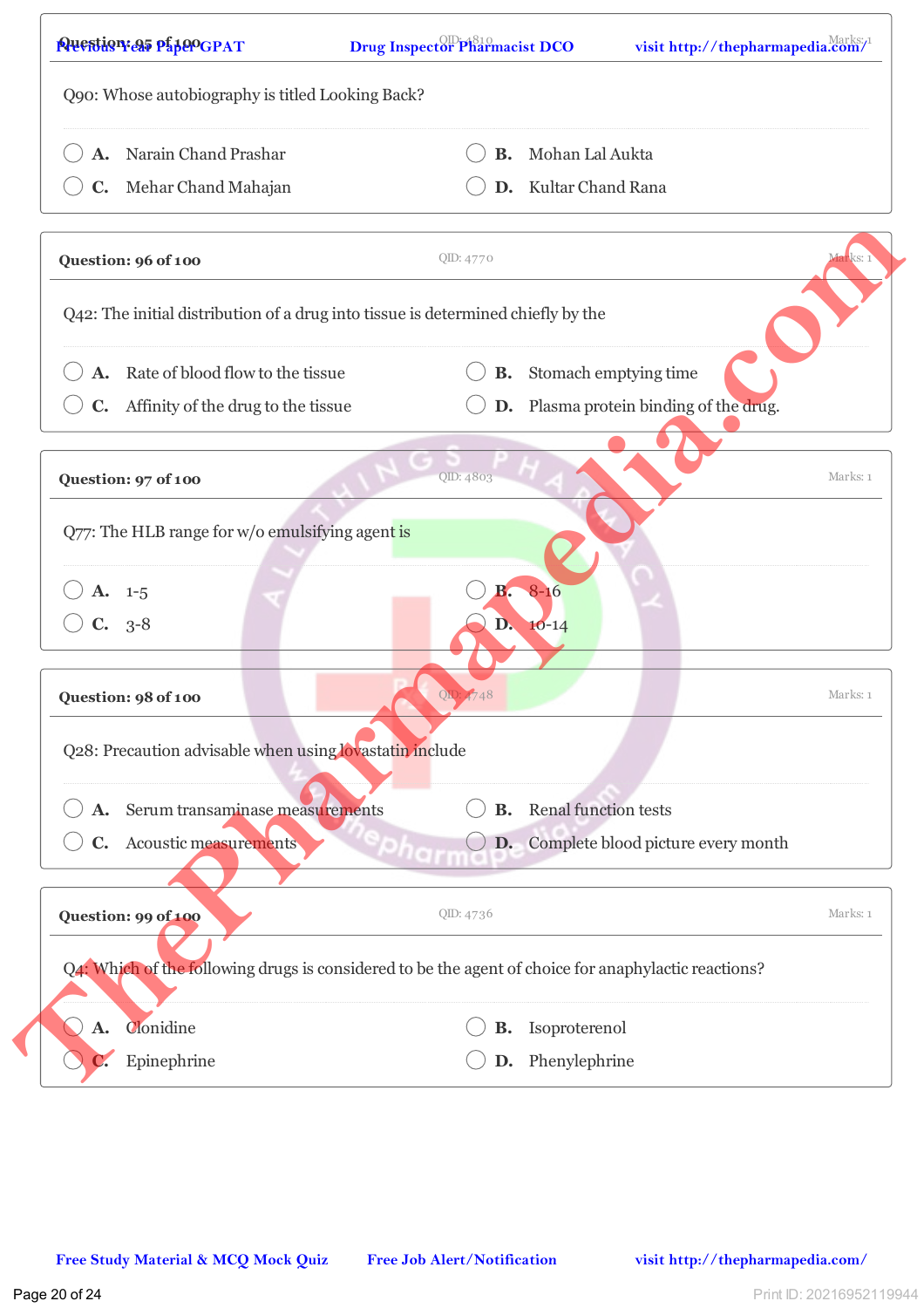|                |          | Q81: Which district of Himachal Pradesh has the highest density of population (2011 census)? |
|----------------|----------|----------------------------------------------------------------------------------------------|
| ${\bf A}$ .    | Bilaspur | B. Una                                                                                       |
| $\mathbf{C}$ . | Hamirpur | D. Solan                                                                                     |
|                |          | $-$ END OF QUESTION PAPER $-$                                                                |
|                |          |                                                                                              |
|                |          | <b>apedia</b>                                                                                |
|                |          |                                                                                              |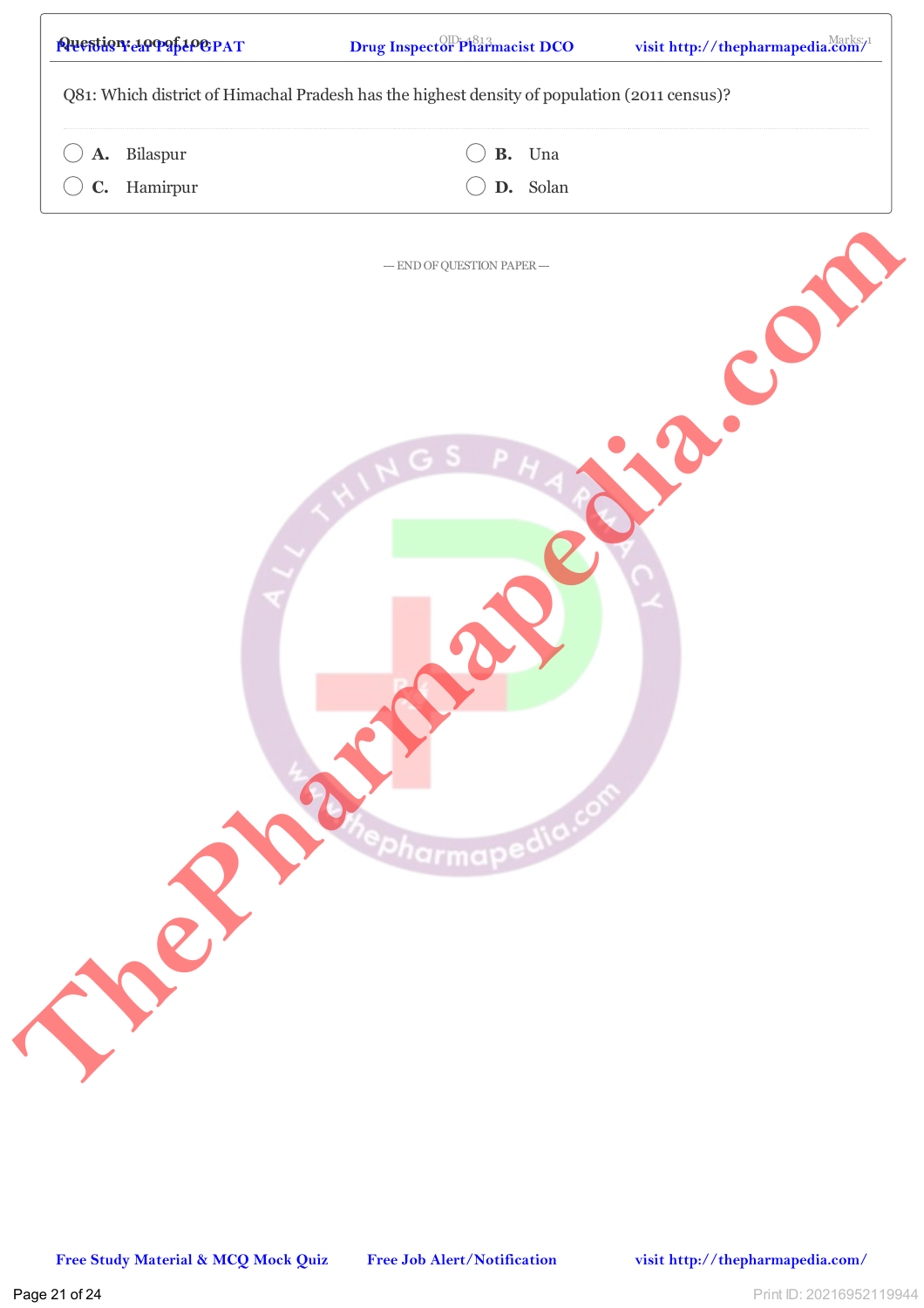

## **Answer Key**

| <b>No</b>                                 | <b>Question Type</b>                                                      | <b>QID</b> | <b>Correct Answer</b>                 |
|-------------------------------------------|---------------------------------------------------------------------------|------------|---------------------------------------|
| Question - 1                              | Multiple Choice (Radiobutton)                                             | 4789       | $\mathcal{C}$                         |
| Question - 2                              | Multiple Choice (Radiobutton)                                             | 4730       | ${\rm D}$                             |
| Question - 3                              | Multiple Choice (Radiobutton)                                             | 4781       | $\, {\bf B}$                          |
| Question - 4                              | Multiple Choice (Radiobutton)                                             | 4796       | $\, {\bf B}$                          |
| Question - 5                              | Multiple Choice (Radiobutton)                                             | 4824       | $\, {\bf B}$                          |
| Question - 6                              | Multiple Choice (Radiobutton)                                             | 4767       | $\mathbf C$                           |
| Question - 7                              | Multiple Choice (Radiobutton)                                             | 4765       | $\, {\bf B}$                          |
| Question - 8                              | Multiple Choice (Radiobutton)                                             | 4743       | $\mathbf C$                           |
| Question - 9                              | Multiple Choice (Radiobutton)                                             | 4786       | $\mathbf B$                           |
| Question - 10                             | Multiple Choice (Radiobutton)                                             | 4775       | $\rm A$                               |
| Question - 11                             | Multiple Choice (Radiobutton)                                             | 4735       | $\mathbf D$                           |
| Question - 12                             | Multiple Choice (Radiobutton)                                             | 4808       | $\mathbf C$                           |
| Question - 13                             | Multiple Choice (Radiobutton)                                             | 4764       | $\mathbf{B}$                          |
| Question - 14                             | Multiple Choice (Radiobutton)                                             | 4795       | $\overline{B}$                        |
| Question - 15                             | Multiple Choice (Radiobutton)                                             | 4756       | $\, {\bf B}$                          |
| Question - 16                             | Multiple Choice (Radiobutton)                                             | 4787       | $\boldsymbol{A}$                      |
| Question - 17                             | Multiple Choice (Radiobutton)                                             | 4746       | $\mathbf B$                           |
| Question - 18                             | Multiple Choice (Radiobutton)                                             | 4825       | $\mathbf A$                           |
| Question - 19                             | Multiple Choice (Radiobutton)                                             | 4827       | ${\rm D}$                             |
| Question - 20                             | Multiple Choice (Radiobutton)                                             | 4811       | B                                     |
| Question - 21                             | Multiple Choice (Radiobutton)                                             | 4785       | $\, {\bf B}$                          |
| Question - 22                             | Multiple Choice (Radiobutton)                                             | 4773       | $\, {\bf B}$                          |
| Question - 23                             | Multiple Choice (Radiobutton)                                             | 4820       | A                                     |
| Question - 24                             | Multiple Choice (Radiobutton)                                             | 4757       | $\boldsymbol{A}$                      |
| Question - 25                             | Multiple Choice (Radiobutton)                                             | 4784       | B                                     |
| Question - 26                             | Multiple Choice (Radiobutton)                                             | 4776       | D                                     |
| Question - 27                             | Multiple Choice (Radiobutton)                                             | 4744       | $\, {\bf B}$                          |
| Question - 28                             | Multiple Choice (Radiobutton)                                             | 4759       | $\mathbf C$                           |
| Question - 29                             | Multiple Choice (Radiobutton)                                             | 4822       | $\mathbf C$                           |
| Question - 30                             | Multiple Choice (Radiobutton)                                             | 4760       | ${\rm D}$                             |
| Question - $31$                           | Multiple Choice (Radiobutton)                                             | 4766       | B                                     |
| Question - 32                             | Multiple Choice (Radiobutton)                                             | 4815       | B                                     |
| Question $-33$                            | Multiple Choice (Radiobutton)                                             | 4806       | B                                     |
| Question - 34                             | Multiple Choice (Radiobutton)                                             | 4800       | ${\rm D}$                             |
| Question - 35                             | Multiple Choice (Radiobutton)                                             | 4749       | D                                     |
| Question - 36                             | Multiple Choice (Radiobutton)                                             | 4774       | $\mathbf D$                           |
| Question - 37                             | Multiple Choice (Radiobutton)                                             | 4778       | B                                     |
| Question - 38                             | Multiple Choice (Radiobutton)                                             | 4779       | A                                     |
| Question - 39                             | Multiple Choice (Radiobutton)                                             | 4729       | $\mathbf B$                           |
| Question - 40                             | Multiple Choice (Radiobutton)                                             | 4793       | $\mathbf C$                           |
| Question - 41                             | Multiple Choice (Radiobutton)                                             | 4758       | B                                     |
| Question - 42                             | Multiple Choice (Radiobutton)                                             | 4802       | $\mathbf C$                           |
| Question - 43                             | Multiple Choice (Radiobutton)                                             | 4819       |                                       |
| Question - 44                             | Multiple Choice (Radiobutton)                                             |            | A<br>$\mathbf C$                      |
|                                           |                                                                           | 4737       |                                       |
| Question - 45                             | Multiple Choice (Radiobutton)                                             | 4798       | С                                     |
| Question - 46<br>Free Study Material & Me | Multiple Choice (Radiobutton)<br>20 Mock Ouiz Free Job Alert/Notification |            | 4750 visit http://thepharmapedia.com/ |

Free Study Material & MCQ Mock Quiz Free Job Alert/Notification 4750 visit http://thepharmapedia.com/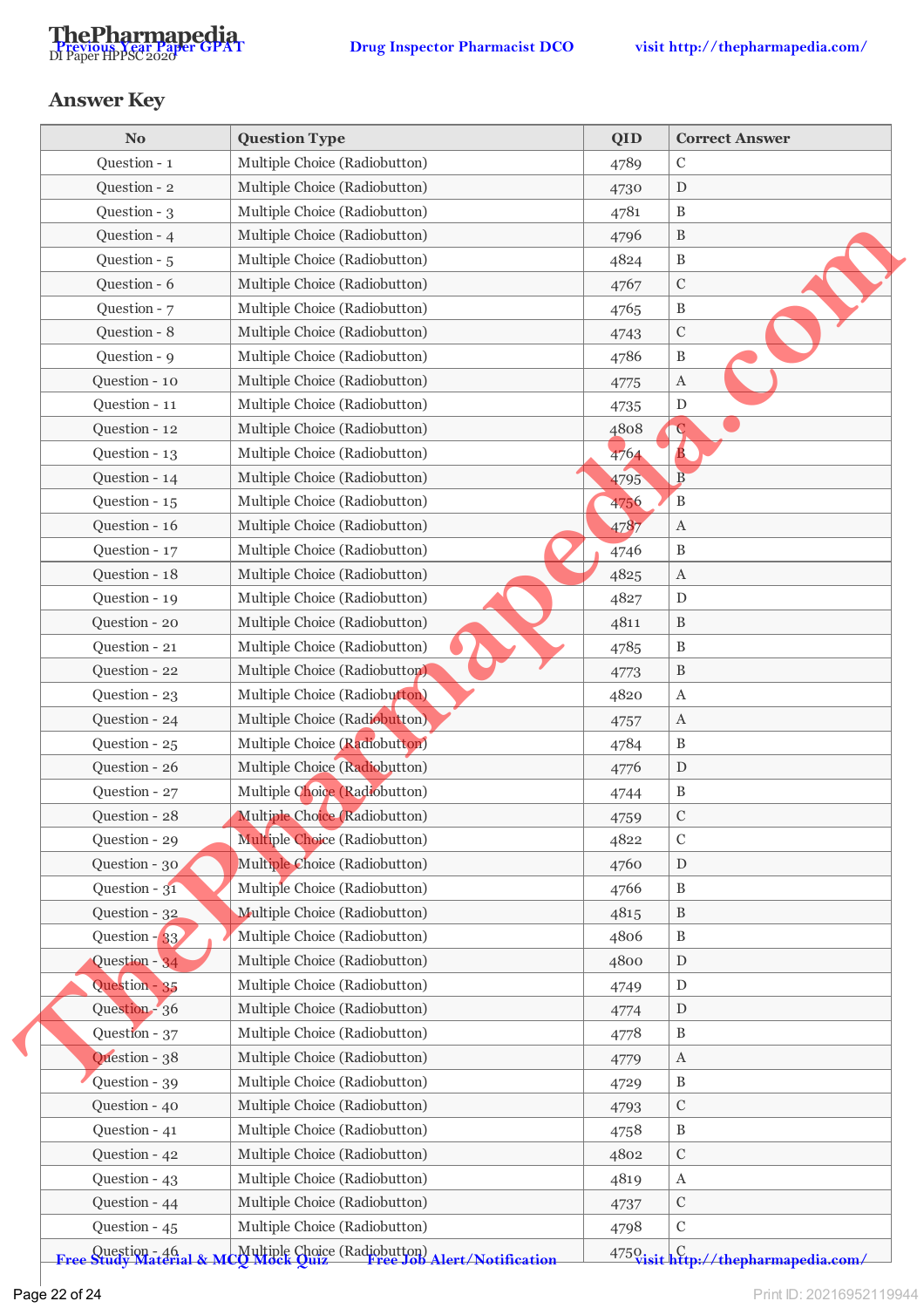| <b>No</b>     | <b>Question Type</b>                                                         | QID          | <b>Correct Answer</b>               |
|---------------|------------------------------------------------------------------------------|--------------|-------------------------------------|
|               | Previeus Kear Paper GPA Multiple Choice (Rath Linearctor Pharmacist DCO      |              | 4823isit http://thepharmapedia.com/ |
| Question - 48 | Multiple Choice (Radiobutton)                                                | 4816         | $\, {\bf B}$                        |
| Question - 49 | Multiple Choice (Radiobutton)                                                | 4797         | $\mathcal C$                        |
| Question - 50 | Multiple Choice (Radiobutton)                                                | 4742         | $\mathbf C$                         |
| Question - 51 | Multiple Choice (Radiobutton)                                                | 4791         | ${\rm D}$                           |
| Question - 52 | Multiple Choice (Radiobutton)                                                | 4745         | $\boldsymbol{A}$                    |
| Question - 53 | Multiple Choice (Radiobutton)                                                | 4801         | $\mathbf C$                         |
| Question - 54 | Multiple Choice (Radiobutton)                                                | 4805         | $\, {\bf B}$                        |
| Question - 55 | Multiple Choice (Radiobutton)                                                | 4768         | $\, {\bf B}$                        |
| Question - 56 | Multiple Choice (Radiobutton)                                                | 4751         | $\boldsymbol{A}$                    |
| Question - 57 | Multiple Choice (Radiobutton)                                                | 4769         | D                                   |
| Question - 58 | Multiple Choice (Radiobutton)                                                | 4739         | $\boldsymbol{A}$                    |
| Question - 59 | Multiple Choice (Radiobutton)                                                | 4763         | D                                   |
| Question - 60 | Multiple Choice (Radiobutton)                                                | 4752         | $\, {\bf B}$                        |
| Question - 61 | Multiple Choice (Radiobutton)                                                | 4753         | ${\rm D}$                           |
| Question - 62 | Multiple Choice (Radiobutton)                                                | 4772         | B.                                  |
| Question - 63 | Multiple Choice (Radiobutton)                                                | 4826         | $\overline{\mathbf{p}}$             |
| Question - 64 | Multiple Choice (Radiobutton)                                                | 4799         | $\overline{B}$                      |
| Question - 65 | Multiple Choice (Radiobutton)                                                |              | $\mathbf c$                         |
| Question - 66 | Multiple Choice (Radiobutton)                                                | 4777<br>4728 | $\mathbf C$                         |
| Question - 67 | Multiple Choice (Radiobutton)                                                | 4747         | $\mathcal{C}$                       |
| Question - 68 | Multiple Choice (Radiobutton)                                                |              | $\, {\bf B}$                        |
| Question - 69 | Multiple Choice (Radiobutton)                                                | 4794<br>4818 | $\boldsymbol{A}$                    |
| Question - 70 | Multiple Choice (Radiobutton)                                                |              | $\, {\bf B}$                        |
| Question - 71 | Multiple Choice (Radiobutton)                                                | 4761         | $\mathbf C$                         |
|               |                                                                              | 4783         |                                     |
| Question - 72 | Multiple Choice (Radiobutton)                                                | 4755         | $\boldsymbol{A}$                    |
| Question - 73 | Multiple Choice (Radiobutton)                                                | 4812         | $\mathbf B$                         |
| Question - 74 | Multiple Choice (Radiobutton)                                                | 4792         | B                                   |
| Question - 75 | Multiple Choice (Radiobutton)                                                | 4771         | $\mathbf C$                         |
| Question - 76 | Multiple Choice (Radiobutton)                                                | 4817         | $\mathbf C$                         |
| Question - 77 | Multiple Choice (Radiobutton)                                                | 4731         | A                                   |
| Question - 78 | Multiple Choice (Radiobutton)                                                | 4734         | $\mathcal{C}$                       |
| Question - 79 | Multiple Choice (Radiobutton)                                                | 4738         | B                                   |
| Question - 80 | Multiple Choice (Radiobutton)                                                | 4782         | $\, {\bf B}$                        |
| Question - 81 | Multiple Choice (Radiobutton)                                                | 4821         | $\mathbf C$                         |
| Question - 82 | Multiple Choice (Radiobutton)                                                | 4732         | С                                   |
| Question - 83 | Multiple Choice (Radiobutton)                                                | 4754         | $\mathcal{C}$                       |
| Question - 84 | Multiple Choice (Radiobutton)                                                | 4790         | A                                   |
| Question - 85 | Multiple Choice (Radiobutton)                                                | 4733         | ${\rm D}$                           |
| Question - 86 | Multiple Choice (Radiobutton)                                                | 4807         | $\mathbf C$                         |
| Question - 87 | Multiple Choice (Radiobutton)                                                | 4814         | $\, {\bf B}$                        |
| Question - 88 | Multiple Choice (Radiobutton)                                                | 4740         | $\mathbf C$                         |
| Question - 89 | Multiple Choice (Radiobutton)                                                | 4809         | D                                   |
| Question - 90 | Multiple Choice (Radiobutton)                                                | 4741         | $\boldsymbol{A}$                    |
| Question - 91 | Multiple Choice (Radiobutton)                                                | 4788         | $\mathcal{C}$                       |
| Question - 92 | Multiple Choice (Radiobutton)                                                | 4762         | $\mathbf A$                         |
| Question - 93 | Multiple Choice (Radiobutton)                                                | 4780         | $\boldsymbol{A}$                    |
| Question - 94 | Multiple Choice (Radiobutton)                                                | 4804         | $\mathbf C$                         |
| Question - 95 | Multiple Choice (Radiobutton)                                                | 4810         | $\mathcal{C}$                       |
| Question - 96 | Multiple Choice (Radiobutton)                                                | 4770         | $\boldsymbol{A}$                    |
|               | Free Stucktionatorial & MCO Minds Choice (Radfolert fort) Alert/Notification |              | 480gisit http://thepharmapedia.com/ |